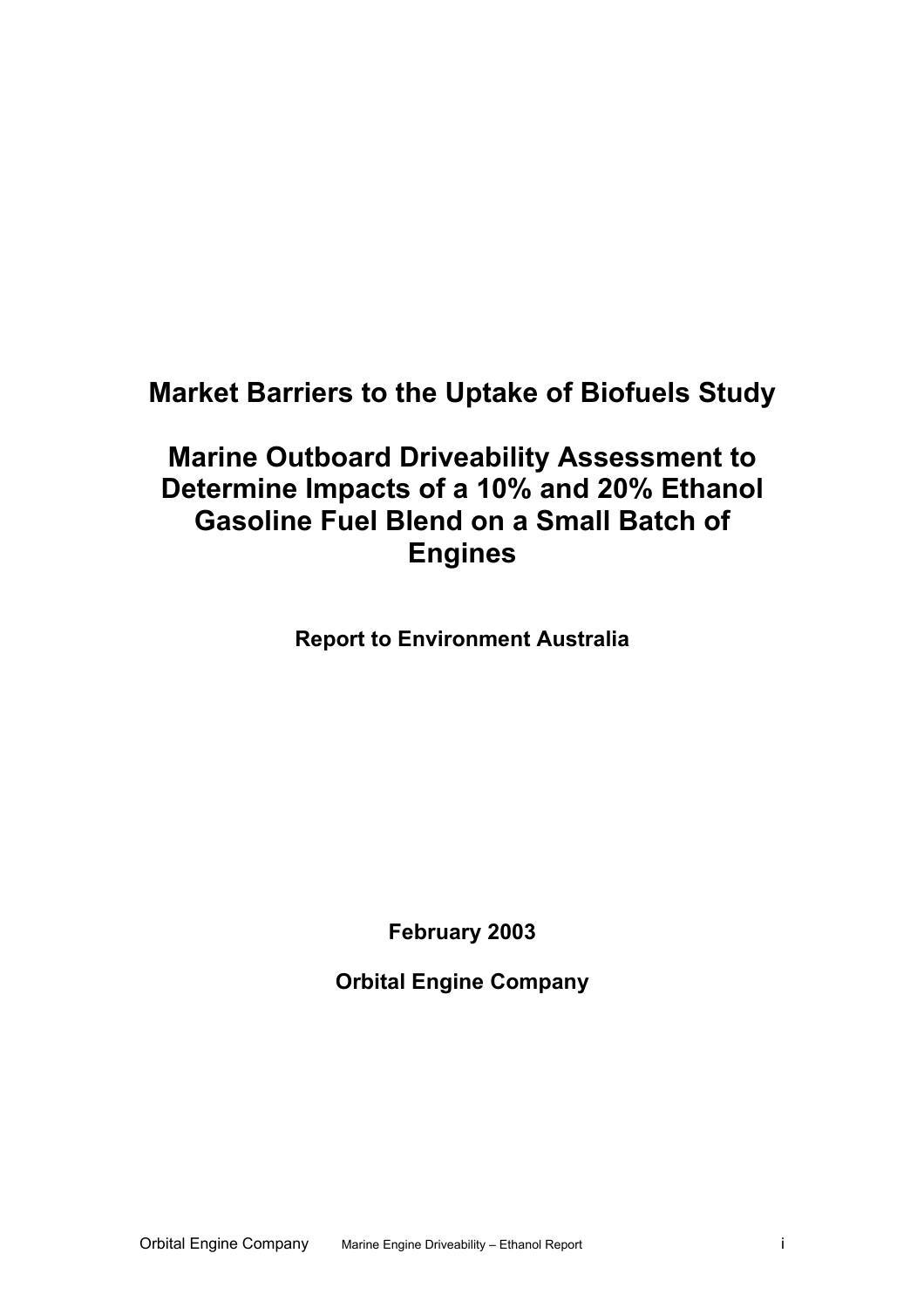## **CONTENTS**

| 1                                                                            |  |
|------------------------------------------------------------------------------|--|
| $\overline{2}$                                                               |  |
| 2.1                                                                          |  |
|                                                                              |  |
| 2.2.1                                                                        |  |
| 2.2.2                                                                        |  |
|                                                                              |  |
| 3.1                                                                          |  |
| 3.2                                                                          |  |
| 3.3                                                                          |  |
| 3.4                                                                          |  |
| 3.5                                                                          |  |
| 3.6                                                                          |  |
|                                                                              |  |
| Statistical Significance of Selected Sample Size of Engines  6<br>4.1<br>4.2 |  |
| 4.3                                                                          |  |
|                                                                              |  |
|                                                                              |  |
| 4.3.2.1                                                                      |  |
| Engine Carburettor Setting for Driveability Tests 10<br>4.3.2.2              |  |
| 4.3.2.3                                                                      |  |
|                                                                              |  |
|                                                                              |  |
| 5.1.1                                                                        |  |
| 5.1.2                                                                        |  |
| 5.1.3                                                                        |  |
| 5.1.4                                                                        |  |
| 5.2                                                                          |  |
| 6                                                                            |  |
| 7                                                                            |  |
| 8                                                                            |  |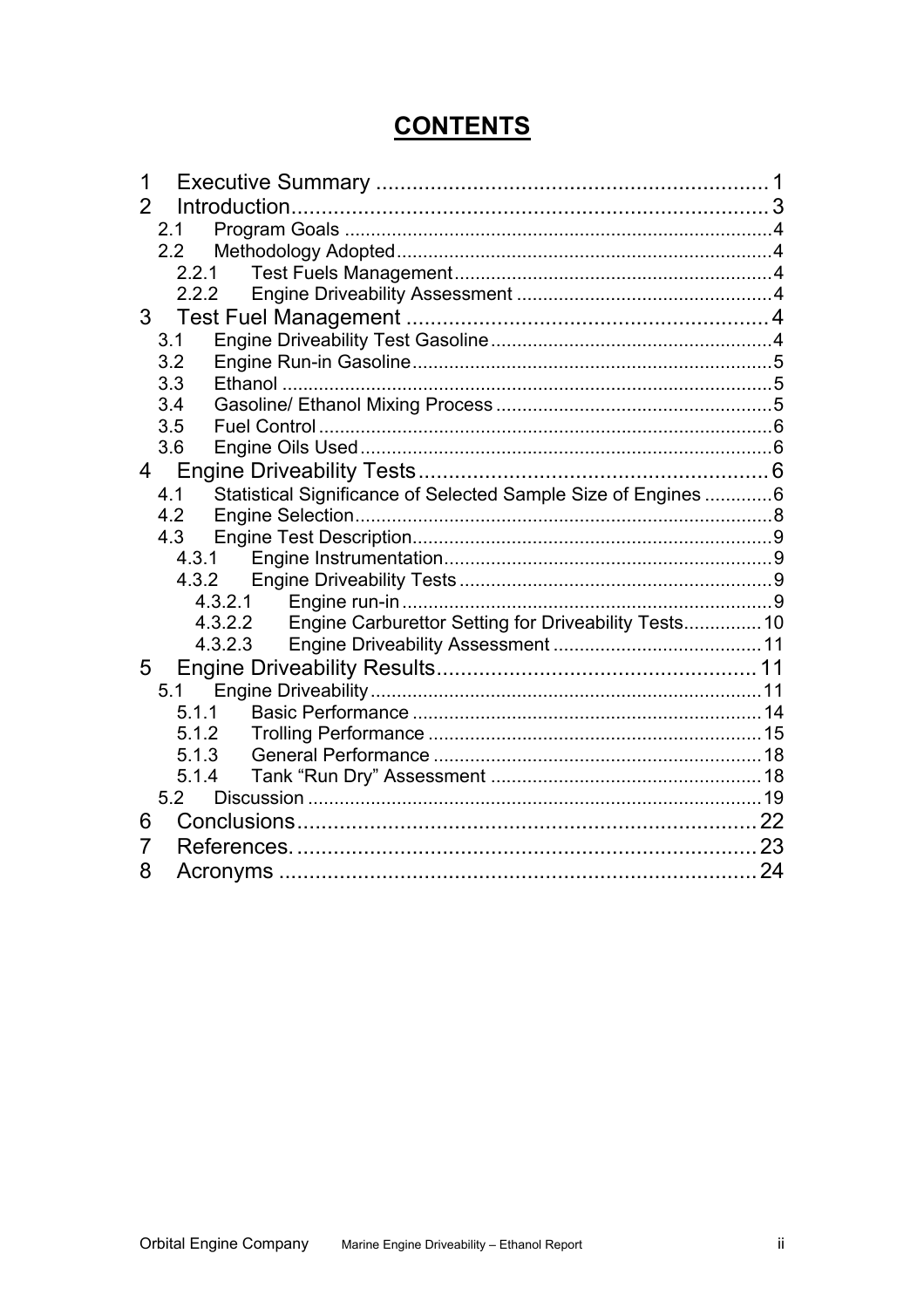#### **APPENDICES**

- A Test Fuel Specifications<br>B Tabulation of All Test Ra
- B Tabulation of All Test Ratings (10 engines, 3 fuels per engine)
- C Perth Weather and Water Conditions on various test days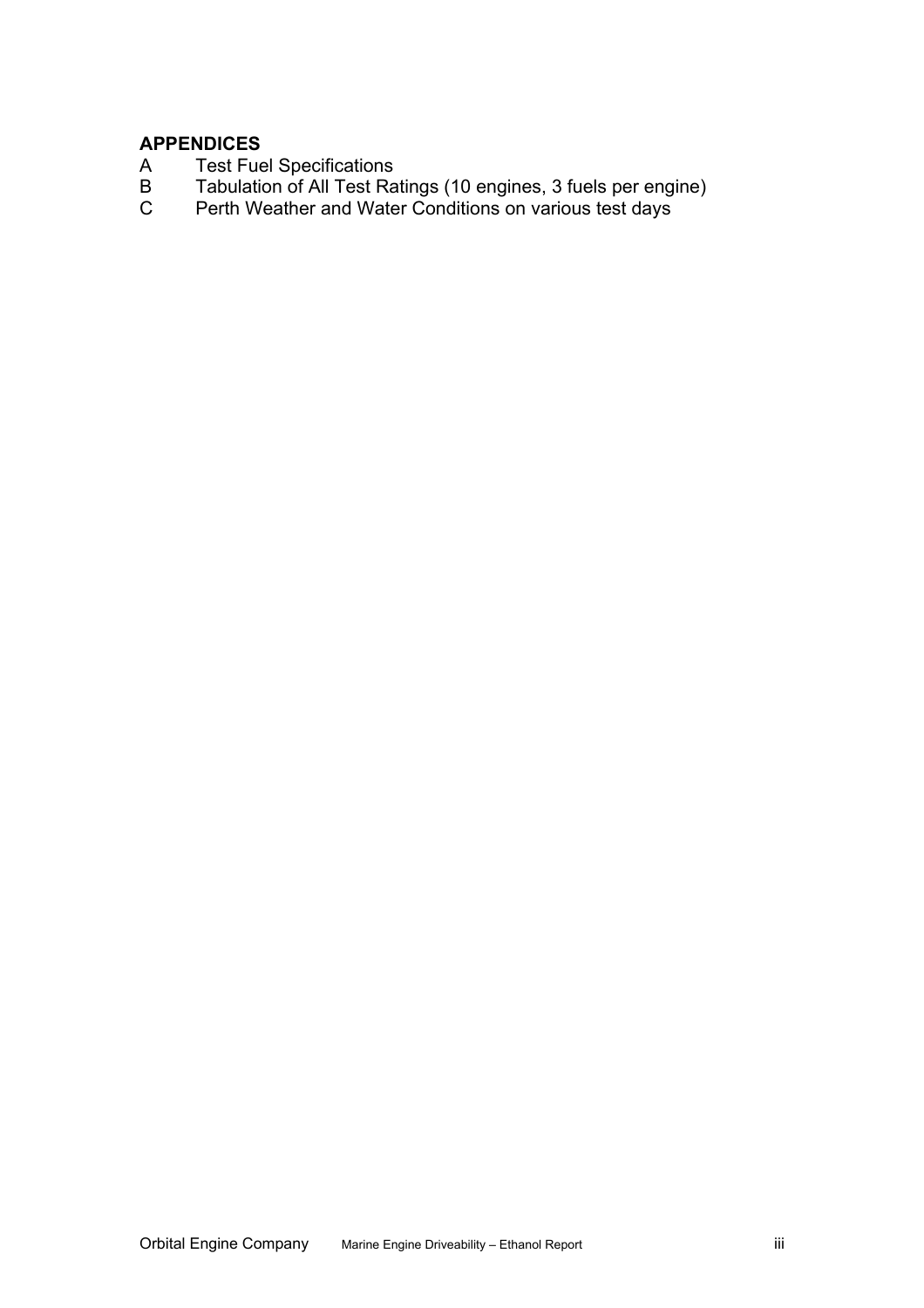## <span id="page-3-0"></span>**1 Executive Summary**

This document presents findings of testing a sample of ten Mercury Marine 15hp two-stroke outboard marine engines with gasoline containing 10% and 20% by volume ethanol (E10 and E20), completed by Orbital Engine Company. The program is an initiative of the Environment Australia project "Market Barriers to the Uptake of Biofuels – Testing Petrol Containing 20% Ethanol (E20)." The program of work as reported here, was initiated from findings of a previous program of work reported upon and submitted to Environment Australia, "A Testing Based Assessment to Determine the Impacts of a 10% and 20% Ethanol Gasoline Fuel Blend on Non-Automotive Engines" ([1\)](#page-25-1) completed by Orbital Engine Company. This previous program identified that the Mercury engine would stall during an on-water driveability assessment when operated on the E20 fuel blend. The stall occurred upon demand of Wide Open Throttle (WOT) acceleration after a test designed to assess the engines performance during in-gear low speed motoring. The motoring test duration is at least 10 minutes and is conducted at two different engine speeds.

Based on the sample of ten engines, the work reported here presents the statistical significance of the stall behaviour in terms of the likely impact on the general population of this engine type. The sample size also presented the opportunity to report on other on-water driveability defects related to E20 and E10 fuel blends.

In general, engine testing with the E10 fuel blend has detected little performance difference when compared with operating the engines with ULP gasoline only. The only area where a substantial impact has been identified was during demand of WOT acceleration following the in-gear low engine speed motoring test at the lowest of the two engine speeds tested. One out of the ten engines tested stalled. The statistical inference of this is to a 95% confidence level; between 0.53 and 38.1% of the general engine population of this particular engine type will experience stalling upon demanding WOT acceleration following the in-gear motoring test.

For the E20 fuel blend, the stalling characteristic was found to occur at both the engine speeds tested. For the WOT acceleration demand following lowest test speed, three of the ten engines tested stalled. The statistical inference to a 95% confidence level is that between 9.4 and 58.7% of the general engine population of this particular engine type will experience stalling. At the higher test speed one out of the ten engines tested stalled, the statistical inference to a 95% confidence level is that between 0.53 and 38.1% of the general engine population of this particular engine type will experience stalling. This engine stall characteristic presents the potential to impact on reliable engine operation. It must however be noted that all engines that stalled could be restarted immediately upon operation of the engines starting mechanism allowing acceleration of the boat.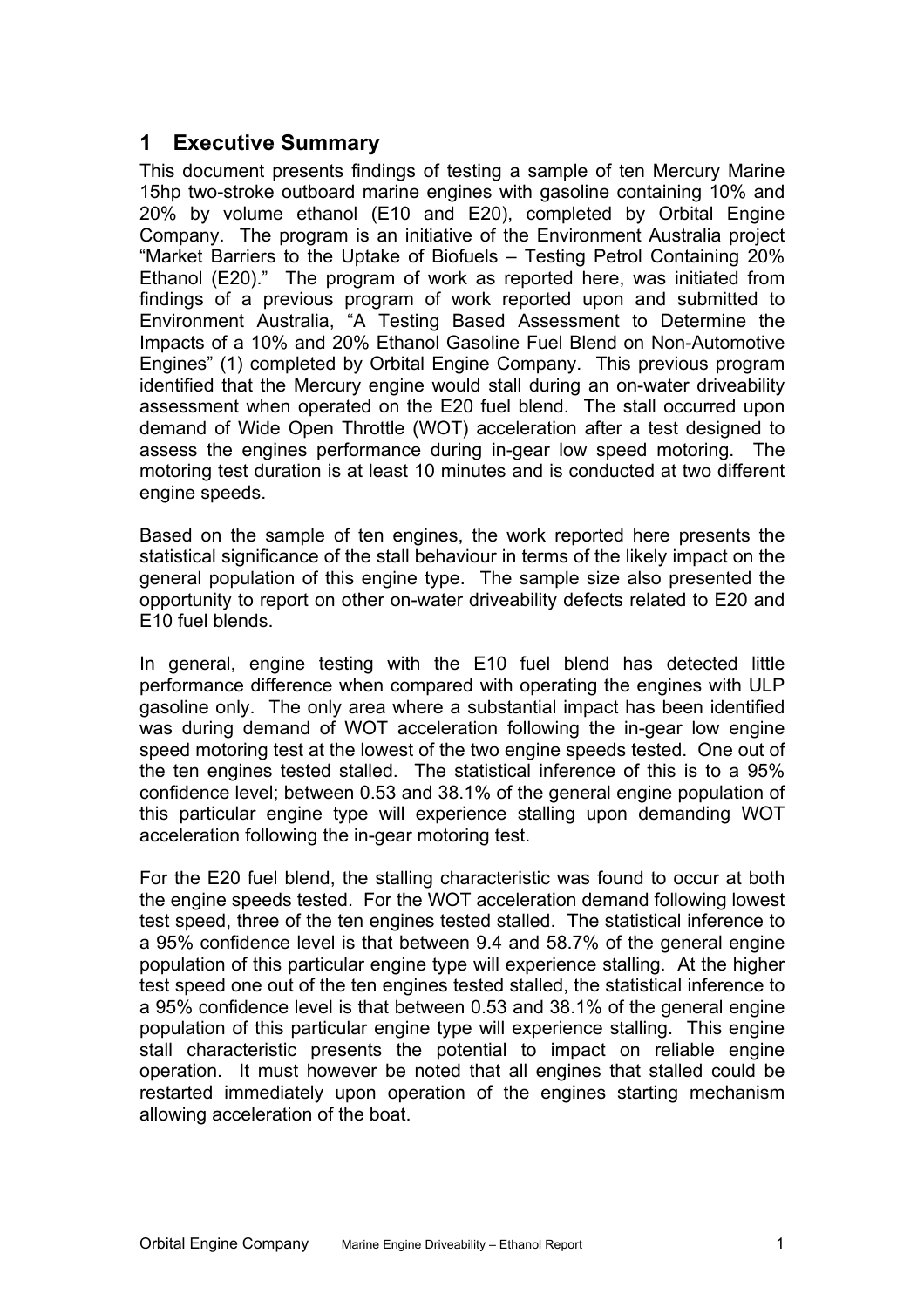All engines tested for WOT acceleration following the in-gear motoring test at both engine speeds accelerated the boat without hesitation when operating with neat gasoline.

The on-water testing program revealed increasing degraded performance with increasing ethanol content of the fuel blends when compared with the performance utilising gasoline only. While operating the engines on the E20 fuel blend the following operating characteristics were observed:

- Engine misfire frequency increased.
- Engine stall frequency increased.
- There was difficulty experienced in maintaining a constant engine operating speed during the in-gear motoring test.

Further details are contained overleaf.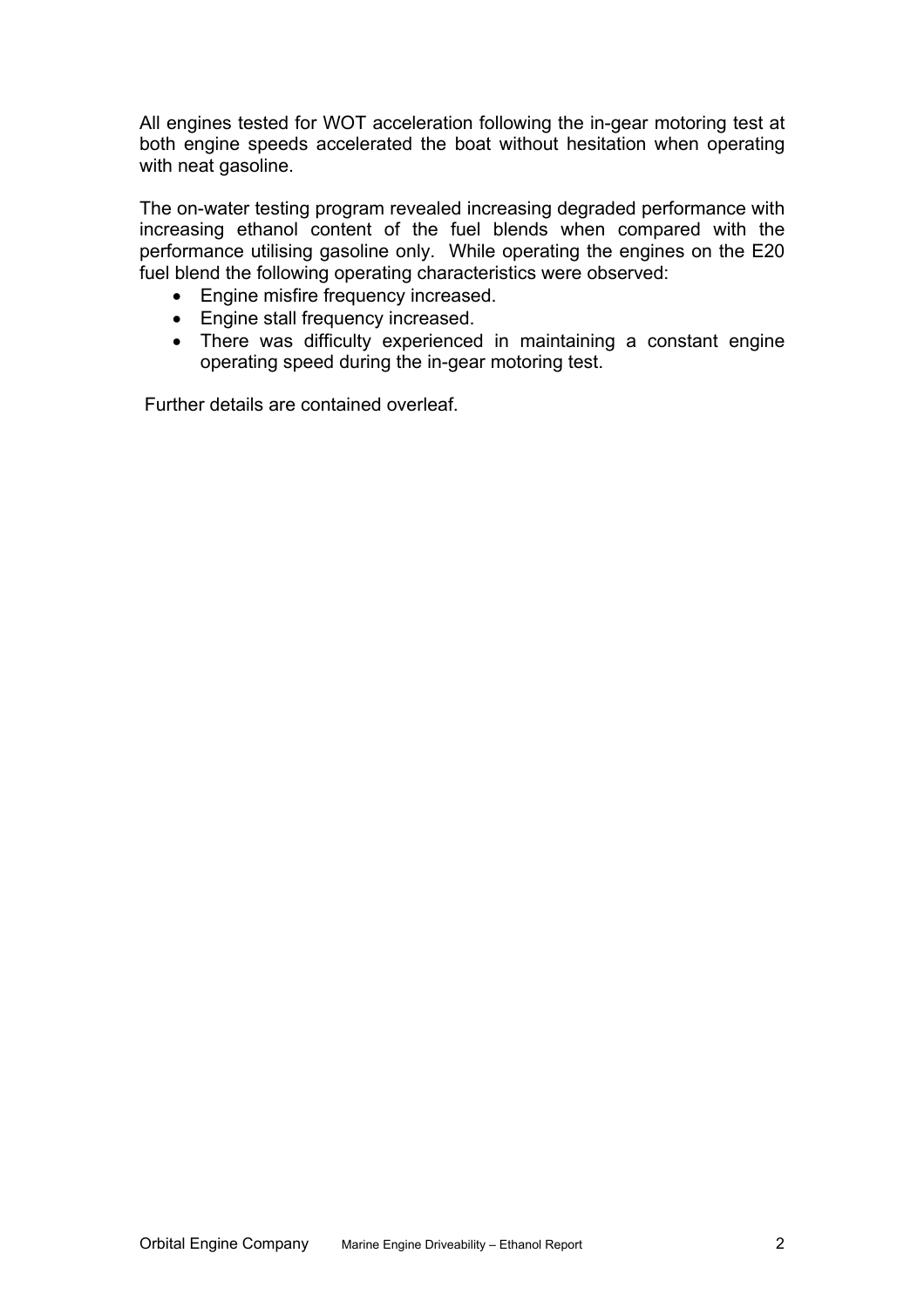## <span id="page-5-0"></span>**2 Introduction**

The Commonwealth Government of Australia, represented by Environment Australia, is investigating the effects of higher ethanol blends in fuel on the Australian vehicle fleet. This investigation is to provide information to the Government on the impacts of noxious and greenhouse emissions, vehicle performance and durability from the use of 20% by volume ethanol blended with gasoline (E20). This study will then be used to aid the Government to set the national fuel standards as provided by the *Fuel Quality Standards Act 2000*.

Environment Australia, under the auspices of the Ethanol task force, commissioned an issues paper with the aim of seeking public comment on setting the appropriate ethanol limit in automotive fuel [\(5\)](#page-25-2). This paper extensively covered the issues related to using ethanol as an automotive fuel. In particular it refers to two earlier trials conducted in Australia. The first trial in 1980-83 [\(6\)](#page-25-3) examined the impacts of E15 (15% ethanol). The second in 1998 [\(7](#page-25-4)) comprised an intensive field trial of ethanol/gasoline blend E10 (10% ethanol) in vehicles. The data from these trials, plus evidence from the submissions to the issues paper, lead to the conclusion that generally blends up to 10% are accepted as being suitable for the Australian fleet. Currently, however, there is not general consensus on the applicability of higher ethanol concentration blend fuels for the Australian vehicle fleet.

One of the conclusions that can be drawn from the submissions to the issues paper was the lack of current Australian data on the effects of higher ethanol blends (E20) on the Australian fleet. In order to rectify this, Environment Australia has commissioned testing on vehicles and components under tender No. 34/2002. Subsequently, Orbital Engine Company has been contracted by Environment Australia to undertake an engineering program related to the use of 20 percent ethanol blend fuel in the Australian market.

An identified area of application of the gasoline engine where no known current Australian data on the effects of either E10 or E20 exists was the nonautomotive engine sector. To rectify this situation, Environment Australia contracted Orbital Engine Company to undertake an engineering program targeted at identifying the potential effects of E10 and E20 on the Australian population of non-automotive gasoline engines.

This sub-program also falls under the tender No. 34/2002. The sub-program activity was reported as of  $13<sup>th</sup>$  January 2003, [\(1\)](#page-25-1). The findings of this subprogram identified that there was a concern with regard to the on-water driveability of the selected marine outboard engine when operating on the E20 fuel blend.

In order to understand the impact of the on-water driveability concerns on the general population of marine engines of this particular type with a suitable level of statistical confidence, further investigations on a larger sample number of engines was warranted.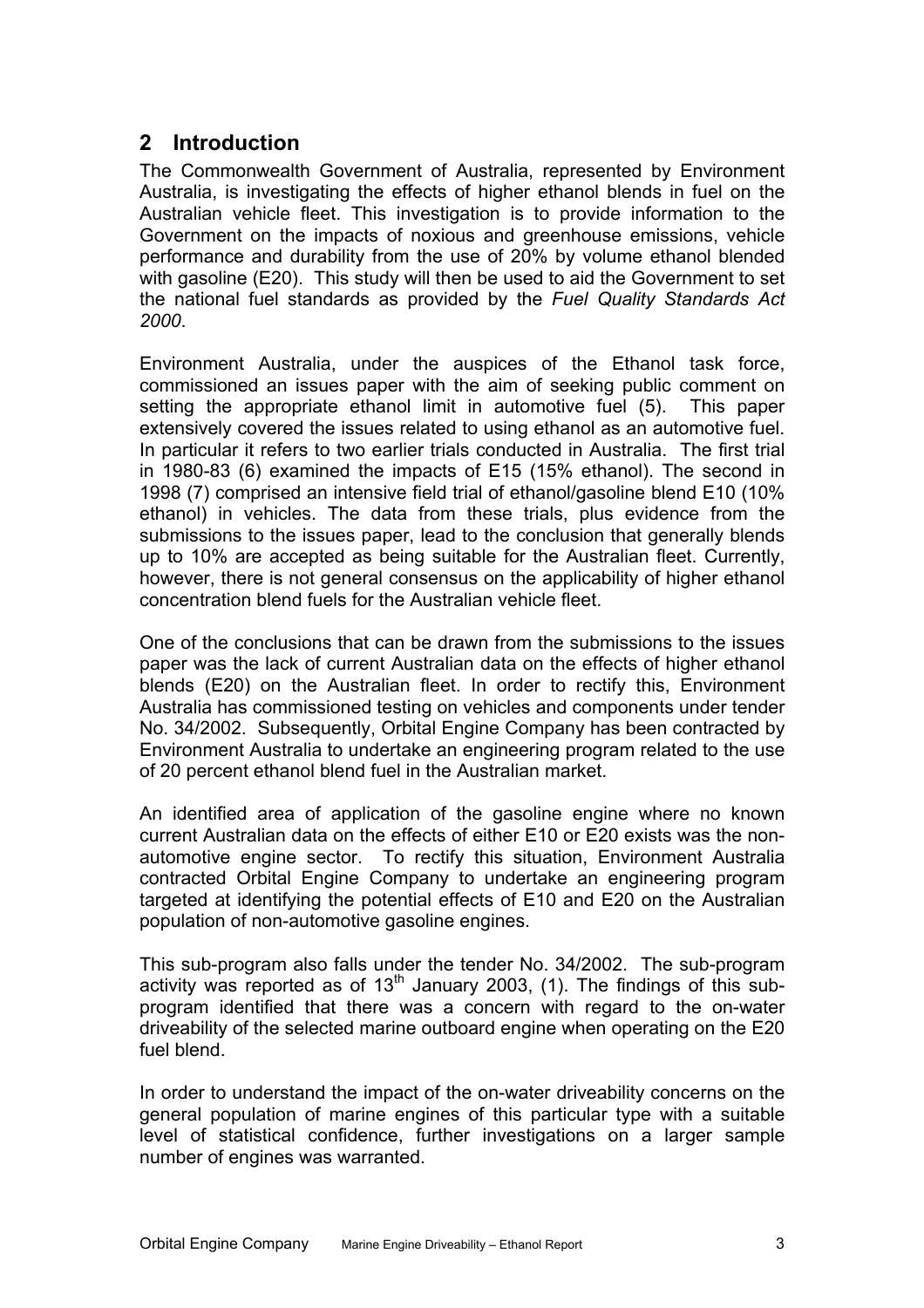## <span id="page-6-0"></span>**2.1 Program Goals**

The objective of this sub-program was to gather information about the onwater driveability of the selected marine outboard engine over a larger sample number of engines. Preliminary statistical analysis identified that a sample of 10 engines would be sufficient to identify whether an impact exists within the general population with this particular engine and the use of gasoline /ethanol blend fuels.

## **2.2 Methodology Adopted**

The methodology adopted for this sub-program of work was to conduct an assessment of the on-water driveability of each of the 10 engines of the selected outboard type. The testing was undertaken using representative baseline gasoline and 10 and 20 percent by volume ethanol blended with the baseline gasoline.

#### **2.2.1 Test Fuels Management**

The test program required Orbital to procure sufficient quantities of a variety of fuel types. The methodology adopted has been to source the necessary baseline gasoline and ethanol from various refiners. These fuels are then used as blend constituents to produce test fuel blends for use throughout the program. Fuel identification and usage was strictly controlled in accordance with internal Quality Assurance procedures.

#### **2.2.2 Engine Driveability Assessment**

The methodology adopted to gather the experimental data was to firstly obtain an understanding of the performance of the engines on the baseline gasoline. Following this baseline, the engines were tested according to the same procedures except that E10 and E20 ethanol blend fuel was utilised. This provides three back-to-back data sets enabling the direct comparison of the performance of each engine.

Where possible, engine manufacturer standard testing procedures have been adopted within this area of the engine assessment. These testing procedures were determined through either Orbital's industry knowledge or through Environment Australia approved contact with the manufacturer.

## **3 Test Fuel Management**

The test program required Orbital to procure sufficient quantities of fuel grade Ethanol, Unleaded Petrol (ULP) in summer grade including ULP in bulk storage on Orbital's site. These fuels were used as the blend stocks for the preparation of the various ethanol blended fuels required for engine driveability testing.

Details as to the specification of and/or the actual quality of the procured fuels can be found in Appendix A.

### **3.1 Engine Driveability Test Gasoline**

The engine driveability test gasoline was required in ULP grade and was sourced from the Caltex Kurnell refinery in New South Wales through the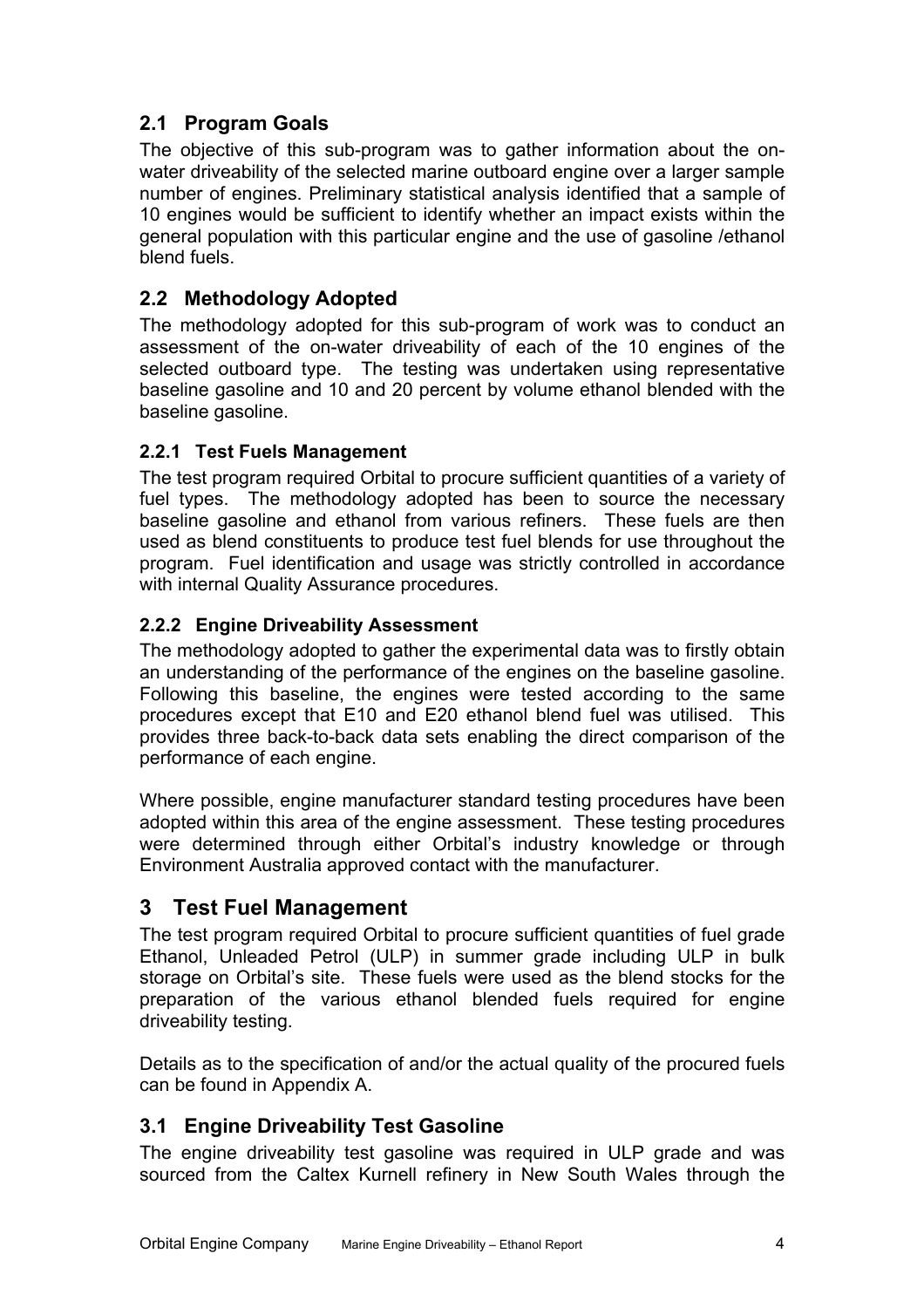<span id="page-7-0"></span>Caltex Broadmeadows terminal. The fuel was delivered at the end of December 2002. A total of nine 205L drums of ULP were received. Each drum was well labelled and accompanied with a Material Safety Data Sheet (MSDS).

The fuel was renamed for the purposes of standardization with company quality procedures and the individual drums were identified according to the following naming convention. The driveability test fuel was renamed AEN Summer ULP. The individual drums have been identified with the prefix S2 for summer batch number two and numbered according to the number of drums in the group, i.e. AEN Summer ULP S2/1 – S2/9. All driveability testing was completed with AEN Summer batch two ULP neat and with E10 and E20 as blended with AEN Summer batch two ULP.

## <span id="page-7-1"></span>**3.2 Engine Run-in Gasoline**

Specific test gasoline is only required for the engine performance assessment testing. For engine run-in, pump grade gasoline is suitable. Existing supply of locally available ULP sourced from the BP Kewdale terminal in Western Australia was used for this purpose.

### **3.3 Ethanol**

The fuel grade ethanol was sourced from CSR Ltd. Yarraville Distillery in Victoria. This fuel was delivered during December 2002. A total of four 205L drums were received. The packaging identified the contents as SMS 100 F21, containing one percent by volume ULP as a denaturant. The drums were marked according to the identification protocol as E6 – E9.

### **3.4 Gasoline/ Ethanol Mixing Process**

The process used for achieving accurate, repeatable blends of the various fuel mixtures was developed by Orbital following a review of information available from organisations such as CSR, Manildra Group, American Coalition for Ethanol, Governors Ethanol Coalition and the Alternative Fuels Data Centre. The lack of explicit technical information and references to the avoidance of "splash blending" when mixing ethanol and gasoline, led Orbital to develop a mixing process based on gravimetric measurement of the blend constituents.

Drummed fuel was stored externally under a covered bunded area surrounding the bulk fuel storage facility. The drums containing the necessary blend stocks of gasoline and ethanol were transported to the fuel preparation area and soaked at 20°C for 24 hours prior to opening and decanting of fuels. The mixing process required that the densities of the fuel constituents were measured and the mass of each constituent calculated based upon the volume required to achieve the requested blend concentration. Scales were purchased with a load cell capable of measuring large masses with a high degree of accuracy. Once measured each constituent was then decanted into the blend drum. A re-circulating pump was fitted and run for a pre-determined period of time to ensure blend homogeneity. Once blended, the drum was then labelled according to the identification protocol. The batched fuel was then stored at 20°C in the fuel storage area until required for use.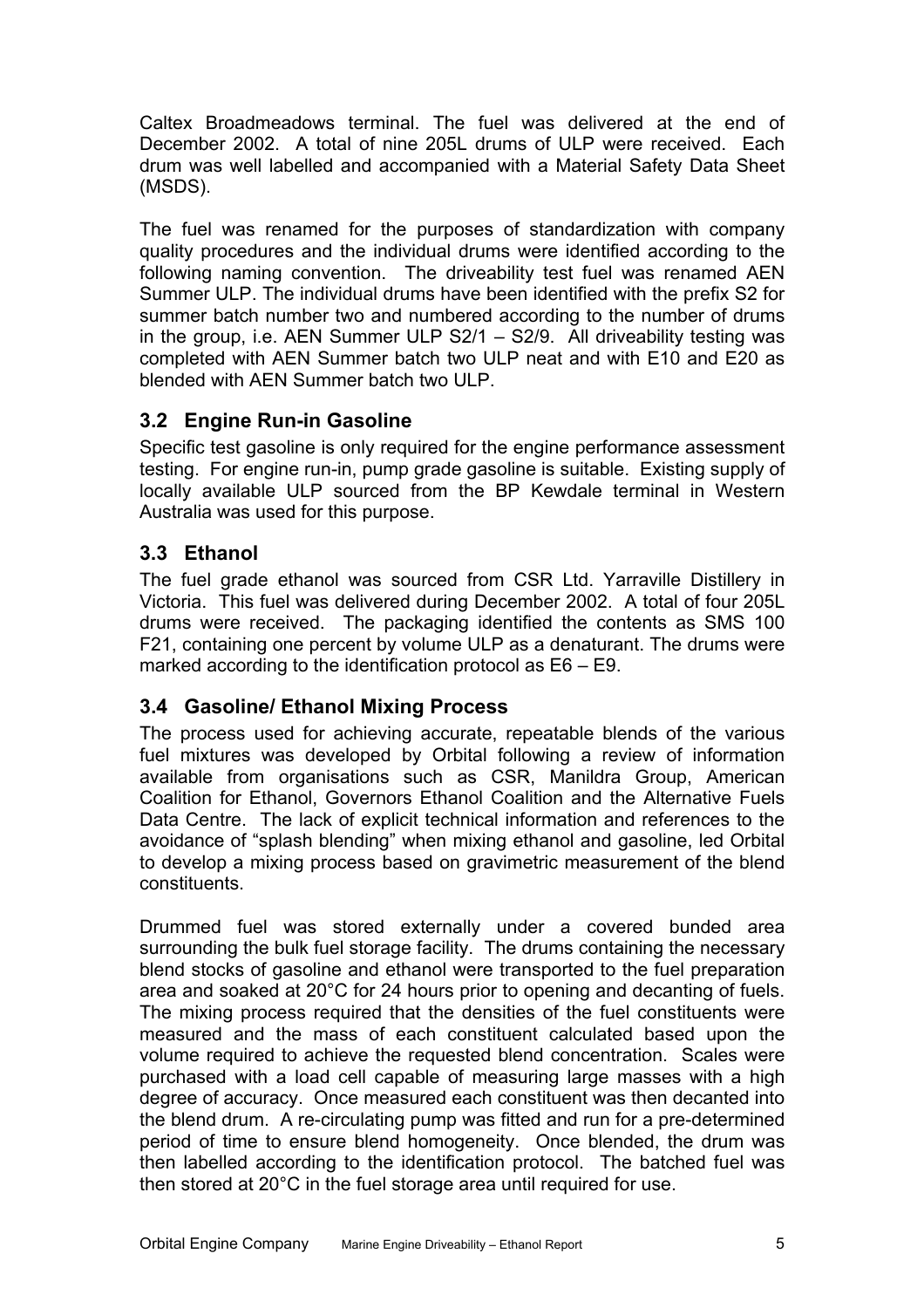## <span id="page-8-0"></span>**3.5 Fuel Control**

There were a total of 4 fuel types utilised within the test program. An inventory of fuels specific to this program was created in an excel workbook to assist with the management and control of fuel use and location.

Of particular concern was control of the blended ethanol fuel concentrations. In order to qualify the blending process, a one-litre sample was taken from each drum of blended fuel for in-house density measurement, this was compared to a calculated value based on the density of the individual constituents. The results for the fuels used for this program are tabulated in Appendix A. The ethanol volume of the blends was checked in house using a basic water extraction method. A second one-litre sample was taken and stored for independent analysis should the requirement arise.

#### **3.6 Engine Oils Used**

The marine engine testing used the Mercury Marine branded TC-W3 oil in the fuel-oil premix.

## **4 Engine Driveability Tests**

#### **4.1 Statistical Significance of Selected Sample Size of Engines**

In order to understand with sufficient confidence, the likely impact of a failure on the total fleet of engines in the market place, a statistically representative number of engines must be tested.

The question of what is a statistically representative number of engines can only be calculated when it is known how many engines in a given sample have failed. Because of this, statistical methods are used to predict failure rate and associated confidence levels between the actual test sample and the general population.

The binomial distribution applies to tests that return either a pass or fail result. It can be used to draw conclusions on the failure rate in the general population based on a limited sample size. To estimate the number of failures in the general population, a number of tests are carried out and the number of failures are recorded. The results are summarized in the following table for sample sizes of 10 and 100 engines, with a 95% confidence in the predicted fleet failure rate.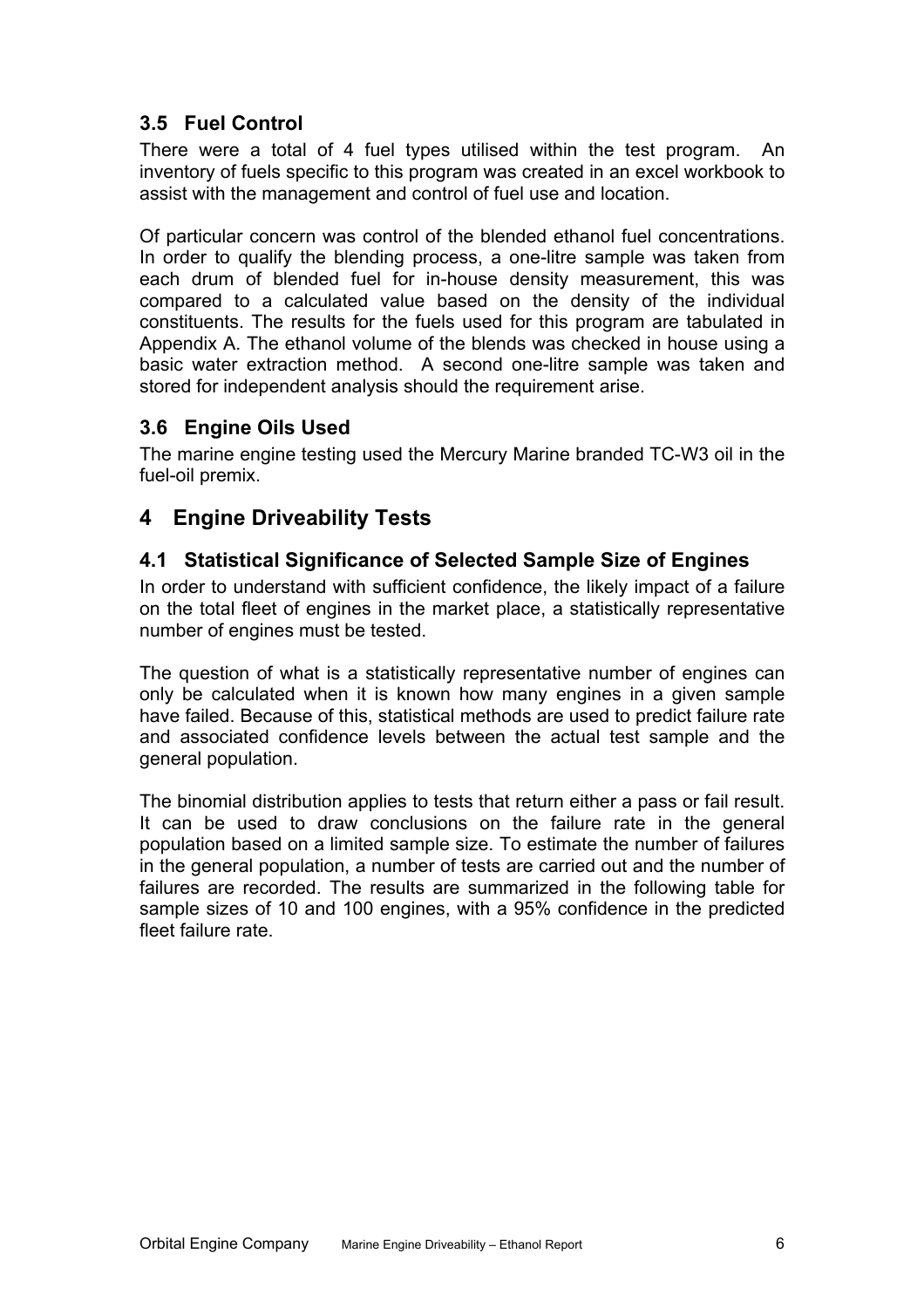

**Confidence Intervals for 10 vs 100 Engine Sample Size, with 95% Confidence in Predicted Failure Rate.**

**Figure 4.1.1 Confidence Intervals for 10 vs 100 Engine Sample** 

The confidence interval is the range of predicted fleet failure rates (%), for a given number of failures in the tested sample. It can be seen that the confidence interval narrows significantly, or the prediction becomes more accurate, with increasing sample size. This allows a much more precise prediction of the actual fleet failure which can be expected. However the exact fleet failure rate is not important in this case. It is important to identify whether a failure rate of more than a given level will occur. For this reason it is not necessary to test a large sample size.

Based on this statistical analysis and assumptions, Orbital proposed that a sample size of 10 engines should be sufficient to identify whether a problem existed. Given this sample size the predicted failure rates at 95% confidence are listed in the table below.

It should be noted that increasing the sample size will not significantly improve the demonstration of whether a problem exists or not, it will however refine the prediction of actual fleet failure rate.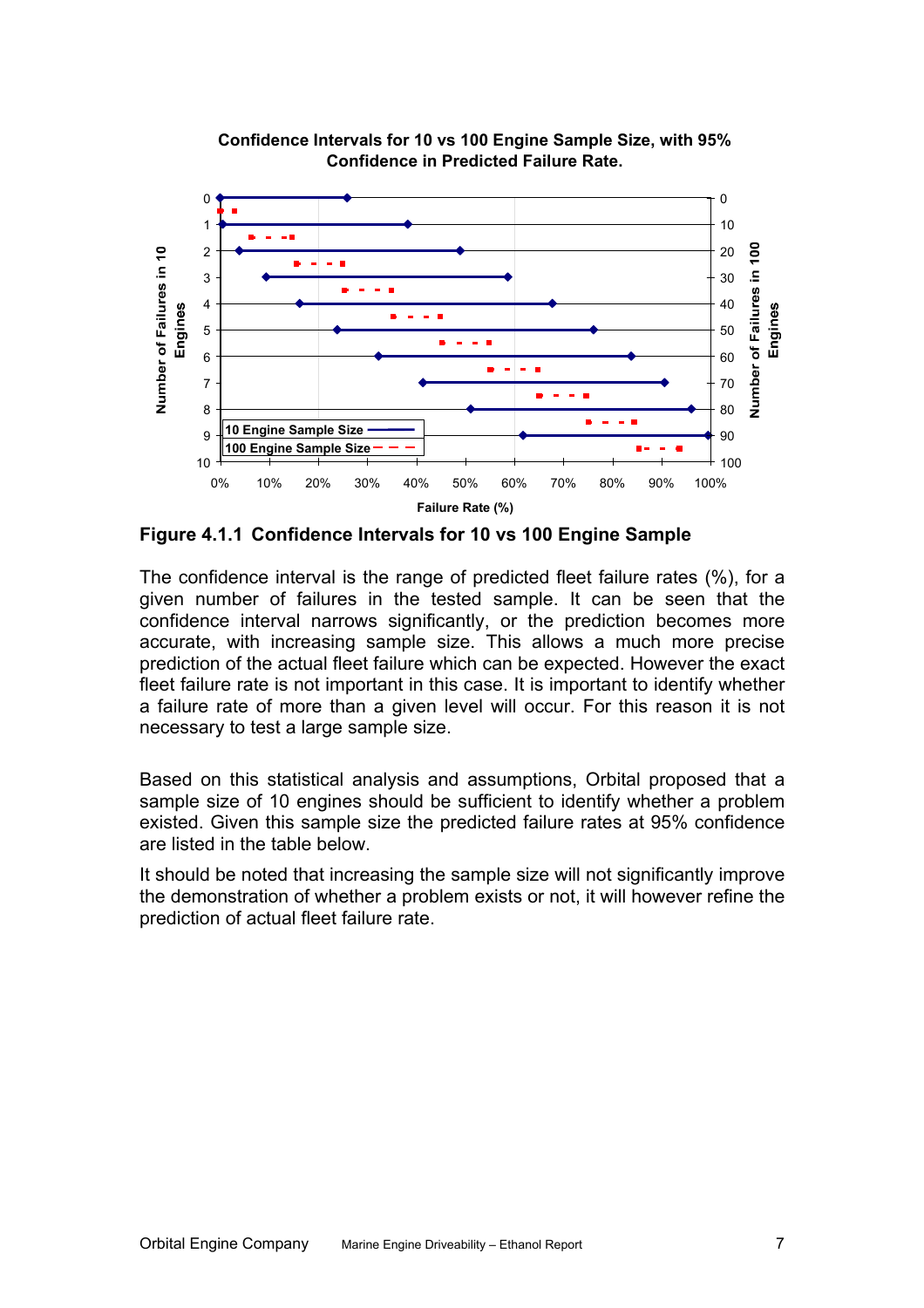<span id="page-10-0"></span>

| <b>Number</b><br>οf<br><b>Engines</b><br><b>Tested</b> | <b>Number</b><br>οf<br><b>Failures</b> | <b>Comments About the Failure Rate in the General Population</b>                |
|--------------------------------------------------------|----------------------------------------|---------------------------------------------------------------------------------|
| 10                                                     | 0                                      | There is a 95% probability that engine failure is less than 25.9%               |
| 10                                                     | 1                                      | 95% probability that engine failure is greater than 0.53 and less than<br>38.1% |
| 10                                                     | 2                                      | 95% probability that engine failure is greater than 3.9% and less than<br>48.9% |
| 10                                                     | 3                                      | 95% probability that engine failure is greater than 9.4% and less than<br>58.7% |

#### <span id="page-10-1"></span>**Table 4.1.1 Failure Rate in General Engine Population**

As an example, see [Table 4.1.1](#page-10-1), should 3 engines fail out of the sample of 10, there is a 95% confidence that within the engine population at least 9.4% of the engines in the market will fail.

#### **4.2 Engine Selection**

The engine selection methodology was extensively described in the preceding report from the Orbital Engine Company [\(1](#page-25-1)). The Mercury Marine 15hp was selected following a consultative process with manufacturers and with the approval from Environment Australia with regard to consultation process. Environment Australia reviewed the engine selection process and endorsed the choice of recommended product.

A total of 10 engines were procured for this follow-on evaluation program, consisting of 9 new engines and 1 carried over from the earlier test program. For the purposes of overall quality control, the engine in each product has been assigned a code. These codes will be the primary reference used throughout this report, with the last two digits referring to engine number. The selected test engines are listed in [Table 4.2.1.](#page-11-1)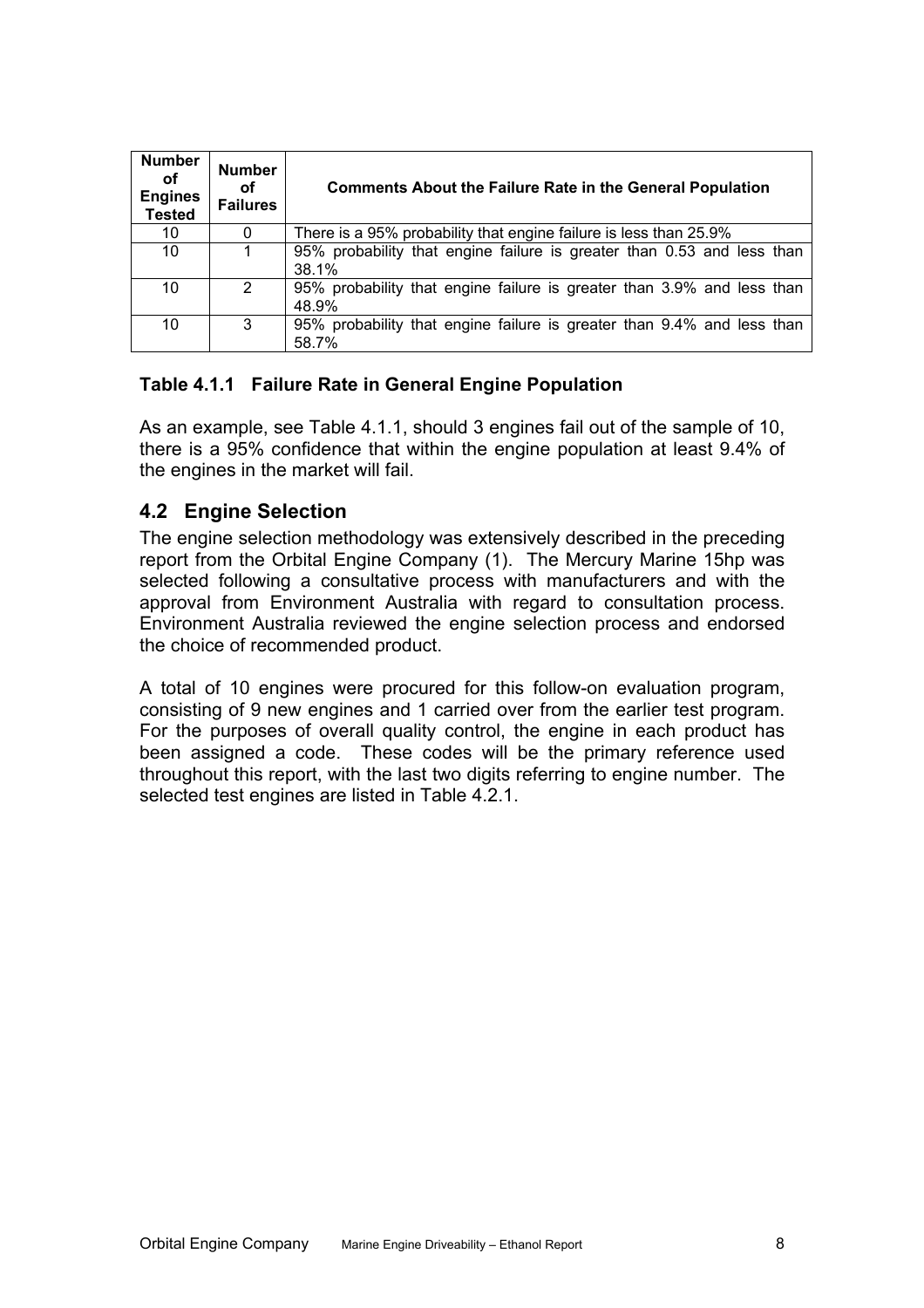<span id="page-11-0"></span>

| <b>Engine Code</b> | <b>Engine Type</b> | <b>Comments</b>                              |
|--------------------|--------------------|----------------------------------------------|
| AENME04            | Mercury 15hp       | Carried forward from earlier EA test program |
| AENME05            | Mercury 15hp       | New engine                                   |
| AENME06            | Mercury 15hp       | New engine                                   |
| AENME07            | Mercury 15hp       | New engine                                   |
| AENME08            | Mercury 15hp       | New engine                                   |
| AENME09            | Mercury 15hp       | New engine                                   |
| AENME10            | Mercury 15hp       | New engine                                   |
| AENME11            | Mercury 15hp       | New engine                                   |
| AENME12            | Mercury 15hp       | New engine                                   |
| AENME13            | Mercury 15hp       | New engine                                   |

<span id="page-11-1"></span>**Table 4.2.1 Selected Test Engines** 

## **4.3 Engine Test Description**

A summary of the tests undertaken throughout the program is outlined below. Each engine was assessed using each of the three fuel blends. Since a number of engines were tested in this driveability assessment program, there is some variation expected between results on the same fuel due to engine-toengine variability and carburettor settings even though best efforts have been made to ensure all engines have completed similar run-in preparations and have similar carburettor settings.

### **4.3.1 Engine Instrumentation**

The only instrumentation installed to the engines was a Mercury Marine QuickSilver™ Digital tachometer, while engine AENM004 carried over from the earlier EA test program included other instrumentation not required for the driveability tests. This tachometer attaches to the ignition lead of cylinder #1 and provides a digital read out of engine speed.

### **4.3.2 Engine Driveability Tests**

Engine driveability performance was assessed so far as it may be influenced by the selection of fuel blend. All of the testing was "on-water driveability" related, requiring the product to be tested in the field.

#### **4.3.2.1 Engine run-in**

The nine new engines for this sub-program were run-in following the manufacturer's recommended procedure. This requires the engine to be progressively operated at different part-load settings for the first tank full (25Litres) of fuel at the manufacturer's recommended break-in oiling rate of 25:1 fuel:oil. To expedite and ensure similar run-in process, the new engines were installed in Orbital's marine tank. Two engines were run in tandem, with Orbital's data acquisition and control system automatically running the engines through the run-in schedule shown in [Figure 4.3.1.](#page-12-1) The schedule was repeated until the first tank of fuel was consumed. Pump ULP (refer section [3.2\)](#page-7-1) was used as the run-in fuel for all nine engines.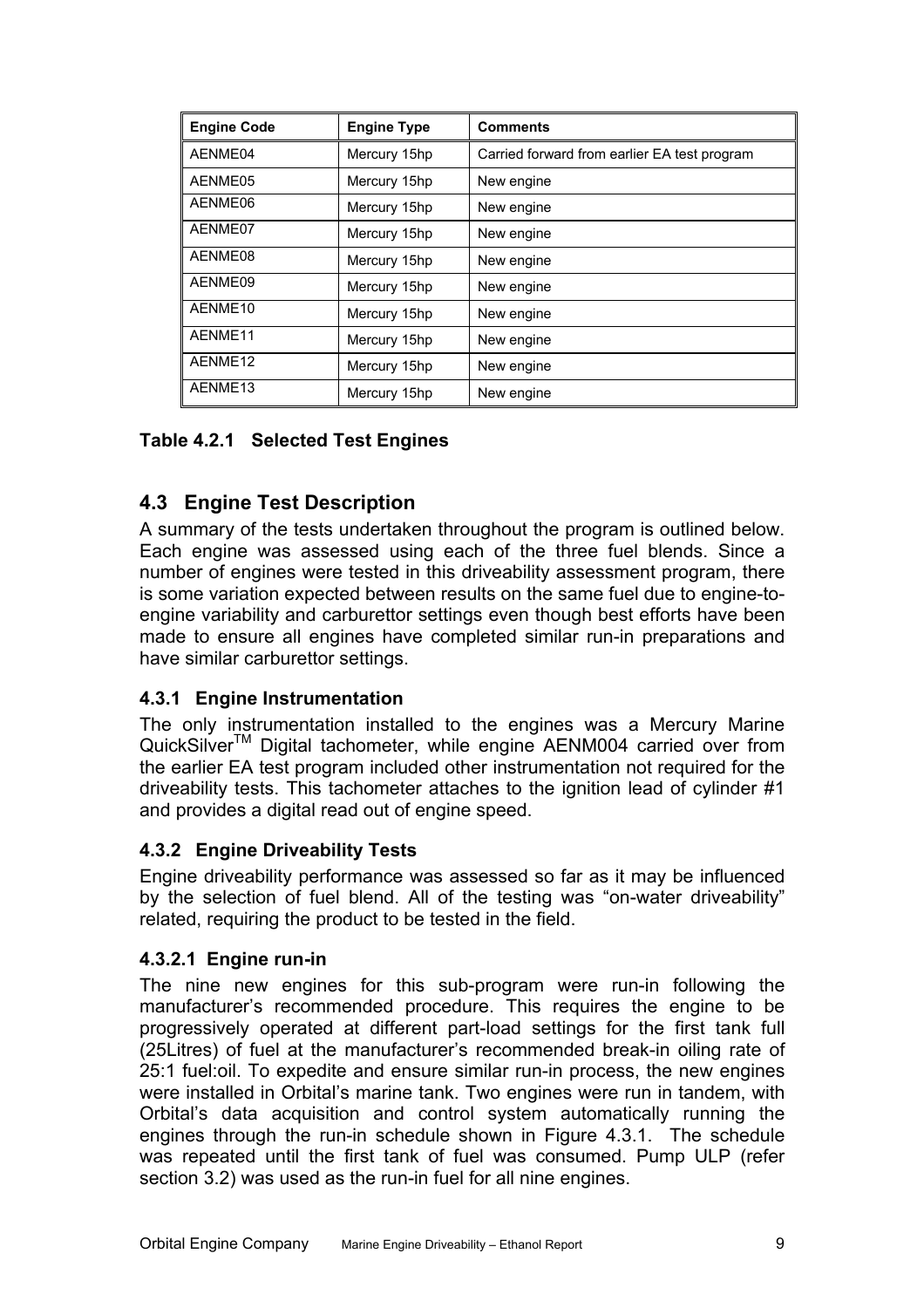<span id="page-12-0"></span>For the run-in only, engine idle speed was adjusted marginally higher then the recommended speed at 850rpm so as to give a better margin against stall during the schedule.



## **Automated Run-in Schedule**

#### <span id="page-12-1"></span>**4.3.2.2 Engine Carburettor Setting for Driveability Tests**

The carburettor of each engine was adjusted according the manufacturer's recommendations using ULP fuel.

Firstly, once the engine was warmed up, the idle speed was adjusted as recommended in the operation manual [\(9\)](#page-25-5) to 750rpm using the Quicksilver tachometer.

Secondly, the carburettor "Slow Speed Mixture Adjustment" was set. The procedure is outlined in the extract from the operator's manual below:

- 1. Before starting engine, turn the slow speed mixture screw in until it is lightly seated then back it out 1-1/2 turns.
- 2. With the boat tied securely to dock, start engine and allow it to warm up.
- 3. Shift the outboard to forward gear and reduce engine speed to idle.
- 4. Turn the slow speed mixture screw slowly in until the engine starts to misfire or stall due to a lean mixture. Note the position of the screw slot.
- 5. Turn the slow speed mixture screw slowly out until the engine starts to "load up" or fire unevenly due to a rich mixture.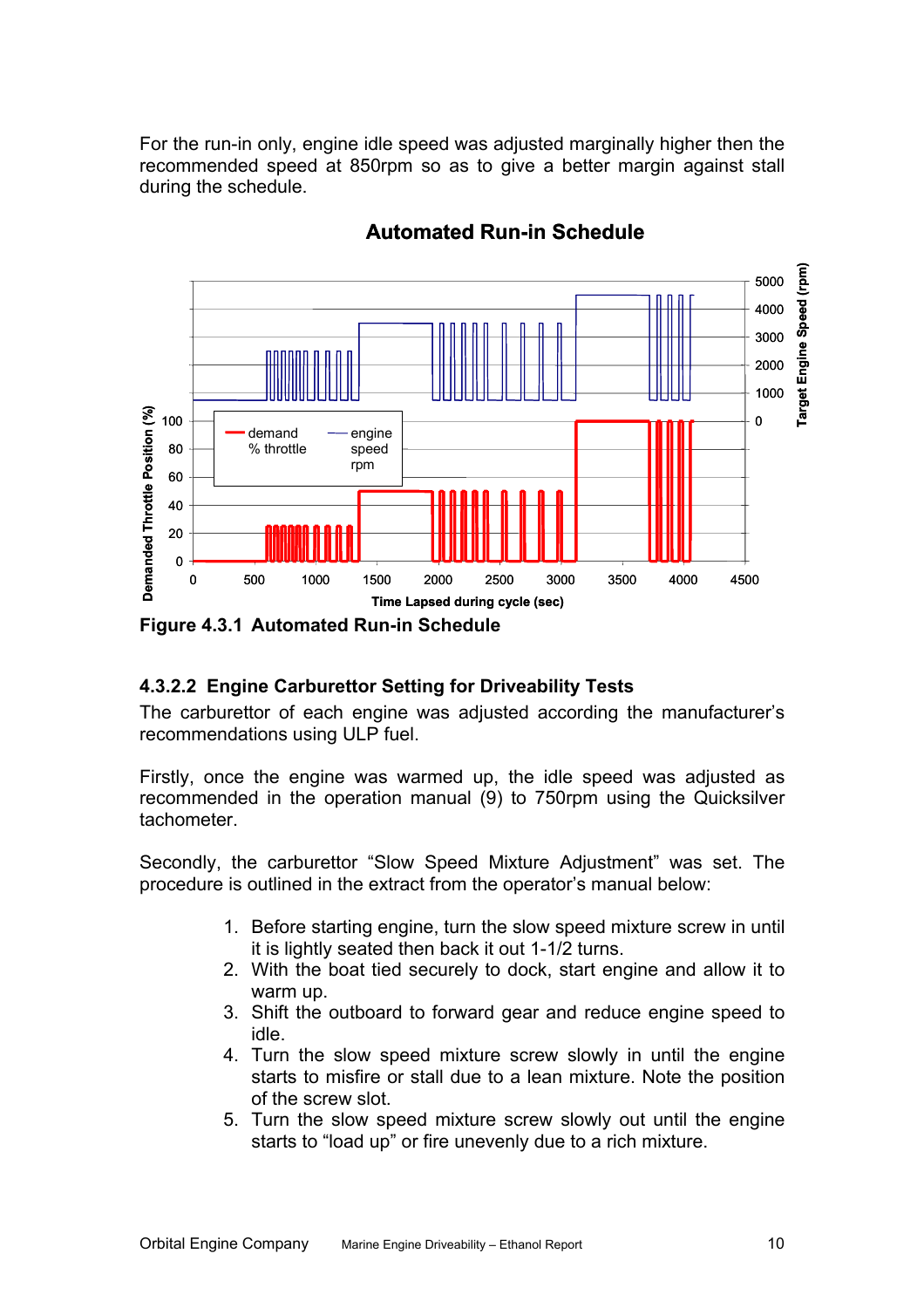6. Set the slow speed mixture screw midway between the rich and lean settings. When in doubt, set the mixture slightly rich rather than too lean.

<span id="page-13-0"></span>Thirdly, the idle speed was re-checked to ensure it had not drifted as a result of the slow speed mixture adjustment.

#### **4.3.2.3 Engine Driveability Assessment**

Marine engine driveability was evaluated by means of a subjective "Jury Test". The basic "Jury Test" used in the evaluation of the AENME04 engine in the previous testing ([1\)](#page-25-1) was expanded to include some additional characterisations. These additional characterisations sought to formally record performance characteristics that were identified in the earlier testing program. It is customary to expand and repeat the "Jury Test" as performance nuances are identified, and so based on previous knowledge this was done. The expanded performance assessment was performed for all ten engines, including AENME04, so that judgement and scaling parity would apply. Testing includes:

- Transient and orientation running tests
- Fuel tank "run-dry" re-start tests

A particular area of focus following the results of the earlier program was extended trolling and post-trolling performance. Trolling is where the engine is run in-gear at a low speed for the purpose motoring the boat in low speed zones on the river or in marinas. Trolling assessments were done with the engine set at two speeds to identify if results would be speed dependent. In addition to subjectively assessing performance during the trolling, the performance during the post-troll accelerations was also characterised.

Rating of each assessment parameter was by two independent testers.

## **5 Engine Driveability Results**

#### **5.1 Engine Driveability**

Engine driveability with the three fuel blends was assessed using the "Jury Test" subjective rating system, see [Table 5.1.1](#page-14-0). Various aspects of driveability were rated, including fuel tank "run-dry" startability. A digital tachometer was used with each engine to confirm that each engine was reaching operating targets such as trolling and peak engine speeds during testing.

It should be noted that for this small engine category, boat loadings such as number of occupants and water conditions are likely to have a significant influence on measured results. As a consequence, it is generally acknowledged practice to only rate some performance factors such as acceleration for smoothness of operation and not specific acceleration times.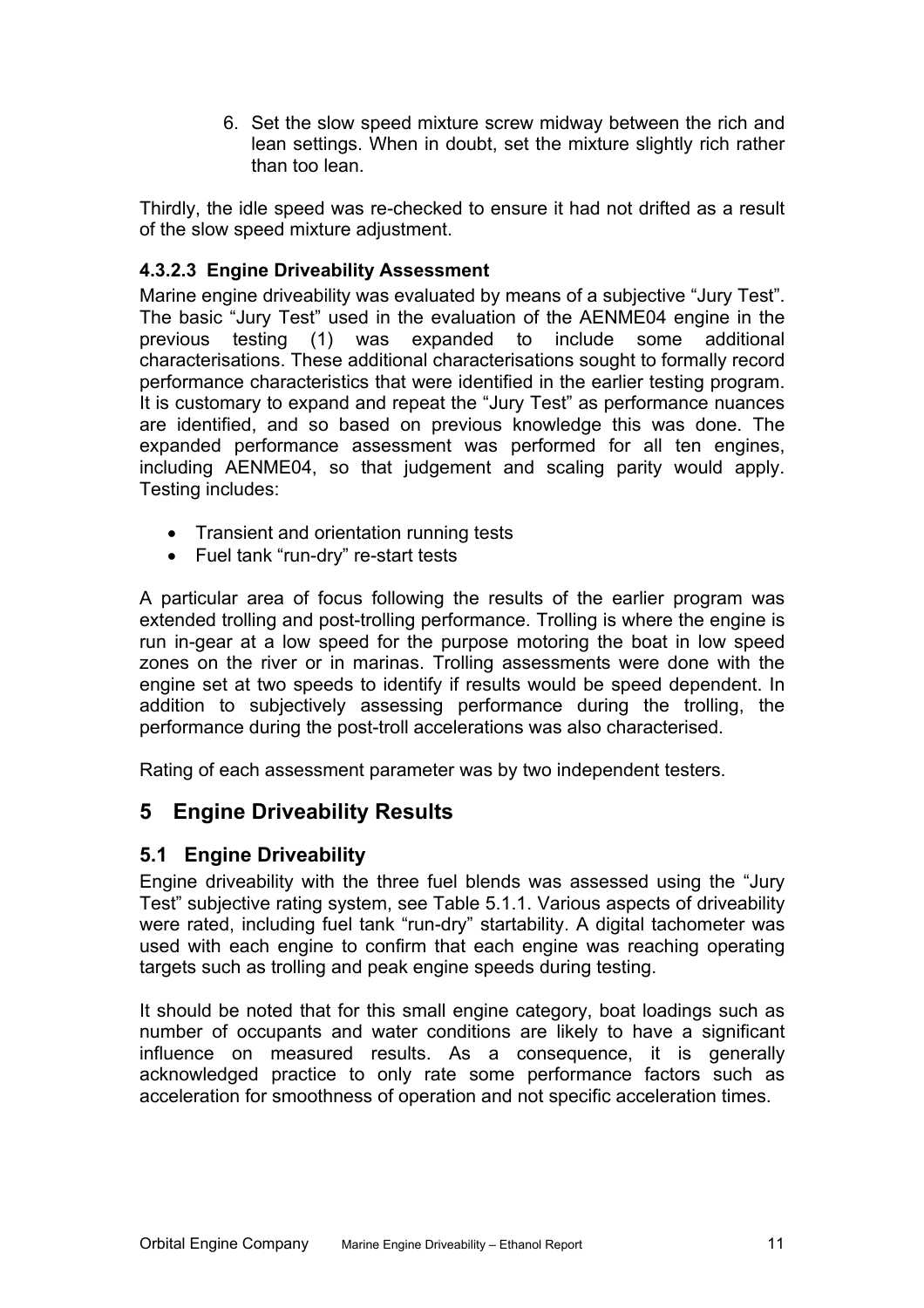| No. | <b>ASSESSMENT</b>        | <b>PERCEPTABLE TO</b>    |
|-----|--------------------------|--------------------------|
| 1   | Not Acceptable           | Anybody                  |
| 2   | Not Acceptable           | <b>Average Customer</b>  |
| 3   | Not Acceptable           | <b>Average Customer</b>  |
| 4   | Objectionable            | Average Customer         |
| 5   | <b>Borderline</b>        | <b>Critical Customer</b> |
| 6   | <b>Barely Acceptable</b> | <b>Critical Customer</b> |
| 7   | Fair                     | <b>Critical Customer</b> |
| 8   | Good                     | <b>Critical Customer</b> |
| 9   | Very Good                | <b>Critical Customer</b> |
| 10  | Excellent                | <b>Trained Observer</b>  |

#### <span id="page-14-0"></span>**Table 5.1.1 "Jury Test" rating system**

Engine stall upon demand of acceleration or upon demand of a change of engine state is given a rating of "1" as this is deemed to be unacceptable by anyone's standard. Misfire, hesitation and other run quality issues may be rated in the "2 – 6" region depending upon the observer's perception.

Testing was conducted at daylight ambient temperatures during the period January  $15<sup>th</sup>$  through February  $3<sup>rd</sup>$  on Perth metropolitan waters. Generally temperature conditions were higher than 21°C. Details of the prevailing weather conditions can be found in Appendix C of this report.

Averages and standard deviations are calculated for the rating data gathered for each engine operating on the three fuel types, see Appendix B. [Table](#page-15-0)  [5.1.2](#page-15-0) below is a summary of the areas assessed by the Jury Test method and the average of the ratings assigned for each fuel type.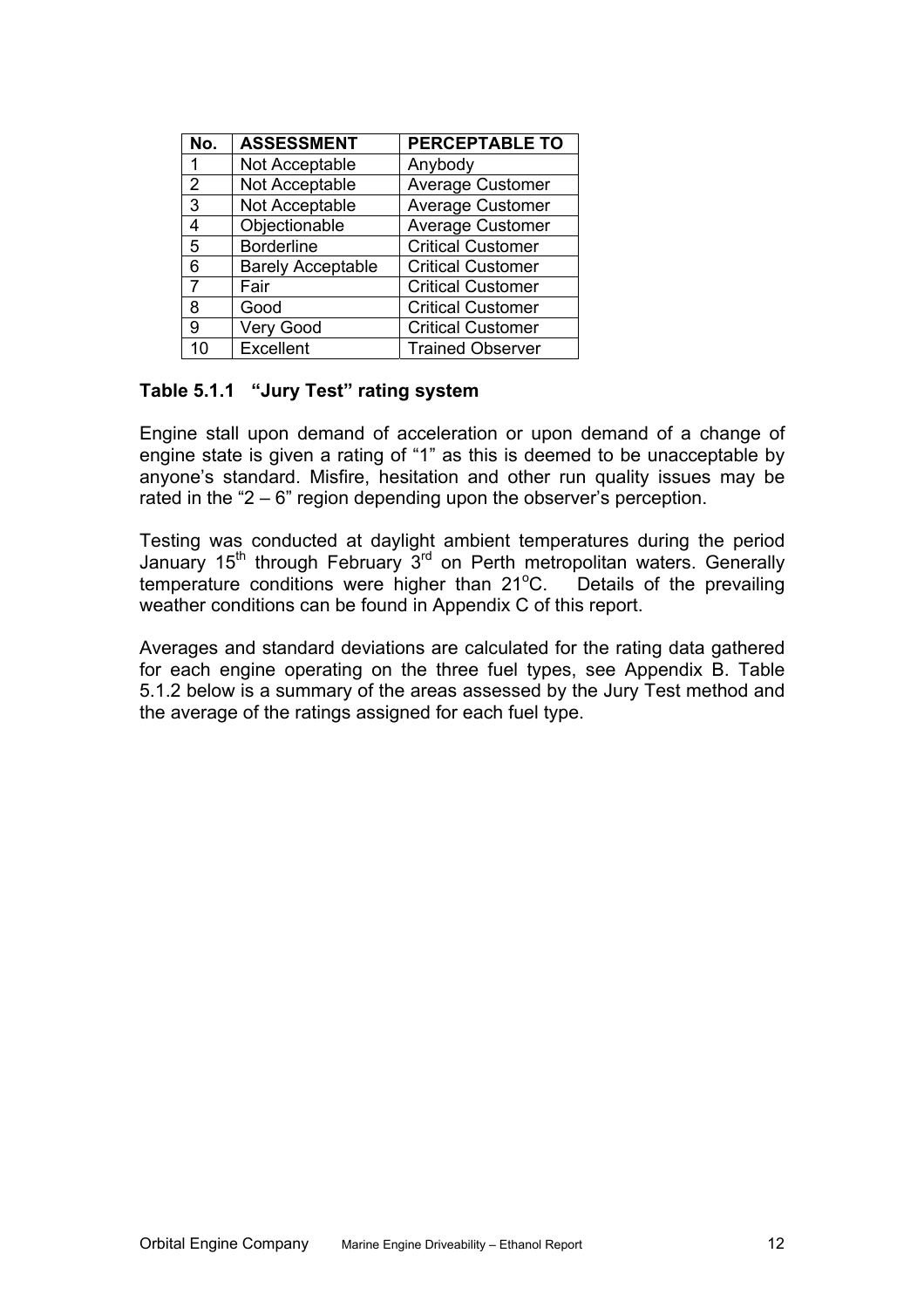|                                |            | <b>Ratings for Fuel</b><br><b>Type</b> |      |
|--------------------------------|------------|----------------------------------------|------|
| <b>Driveability</b>            | <b>ULP</b> | E <sub>10</sub>                        | E20  |
| Docking/Manoeuvring<br>1)      | 10.0       | 10.0                                   | 10.0 |
| 2) Fast Shift                  | 10.0       | 10.0                                   | 9.8  |
| 3) Vibration                   | 7.8        | 7.9                                    | 7.9  |
| Smoke<br>4)                    | 7.9        | 8.0                                    | 8.0  |
| 5) Noise                       | 7.0        | 7.0                                    | 7.0  |
| 6) Idle (neutral and in-gear)  | 7.9        | 7.9                                    | 7.3  |
| 7a) Trolling @ 1450rpm         | 7.6        | 7.4                                    | 6.6  |
| 7b) Post-Troll Accel (1450rpm) | 8.0        | 7.9                                    | 7.3  |
| 7c) Trolling @ 1000rpm         | 8.0        | 7.8                                    | 7.4  |
| 7d) Post-Troll Accel (1000rpm) | 8.0        | 7.1                                    | 5.8  |
| 8) Steering and Tilt           | 7.9        | 7.9                                    | 7.8  |
| 9a) Fast Acceleration          | 8.0        | 8.0                                    | 7.5  |
| 9b) Slow Acceleration          | 8.0        | 8.0                                    | 7.8  |
|                                |            |                                        |      |
| Re-Fuel Start "run dry"        |            |                                        |      |
| # Pulls to Start               | 1.23       | 1.13                                   | 1.27 |
| <b>Idle Rating</b>             | 7.9        | 8.0                                    | 8.0  |
| <b>Run Rating</b>              | 8.0        | 8.0                                    | 8.0  |

#### <span id="page-15-0"></span>**Table 5.1.2 Average "Jury Test" Ratings for Engine Driveability**

A tabulation of the test ratings for all engines is given in Appendix B. Data gathered during the test program is best analysed using graphical techniques. Radar plots are conventionally used to pictorially present differences identified in the averaged driveability performance rating. The driveability performance has been divided into five performance groups each comprising a number of parameters for assessment. A radar plot is utilised to present the differences identified for each parameter in the performance group. Focus can then be given to individual engine performance for a particular assessment parameter within a performance group. The performance groups with their particular assessment parameters are summarised in [Table 5.1.3](#page-16-1) below: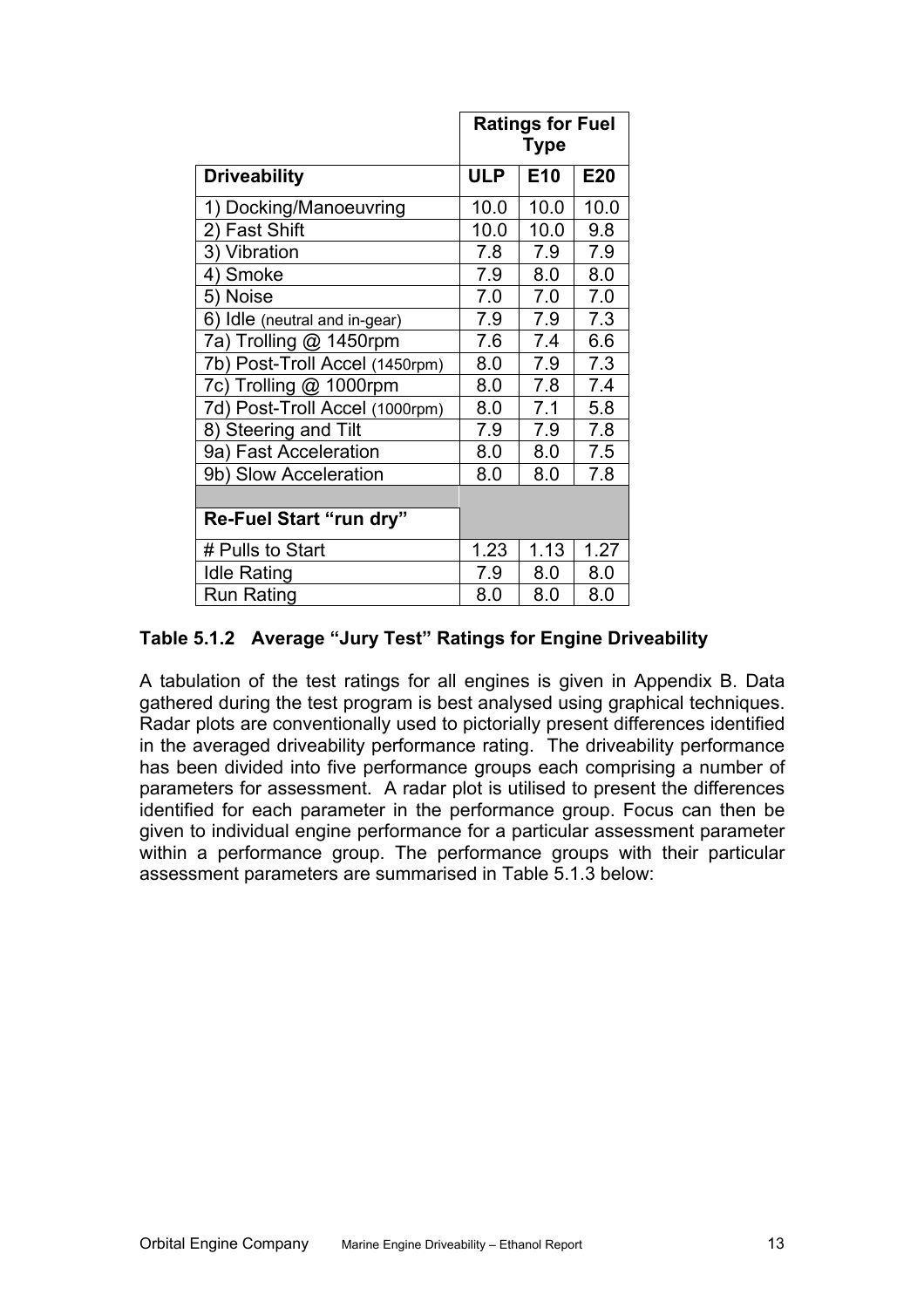<span id="page-16-0"></span>

| Group # | <b>Group Name</b>           | <b>Assessment Parameters</b>      |
|---------|-----------------------------|-----------------------------------|
|         | <b>Basic Performance</b>    | Docking / Manoeuvring             |
|         |                             | <b>Fast Shift</b>                 |
|         |                             | Vibration                         |
|         |                             | Smoke                             |
|         |                             | <b>Noise</b>                      |
| 2       | <b>Trolling Performance</b> | Idle                              |
|         |                             | Trolling @ 1450rpm                |
|         |                             | Trolling @ 1000rpm                |
|         |                             | Post-Troll Acceleration (1450rpm) |
|         |                             | Post-Troll Acceleration (1000rpm) |
| 3       | <b>General Performance</b>  | Steer-Tilt                        |
|         |                             | <b>Acceleration (Fast)</b>        |
|         |                             | <b>Acceleration (Slow)</b>        |
| 4       | Tank "Run Dry" Starting     | Start1, # pulls                   |
|         |                             | Start2, # pulls                   |
|         |                             | Start3, # pulls                   |
| 5       | Post Tank "Run Dry"         | Start1, Idle and Run              |
|         | Performance                 | Start2, Idle and Run              |
|         |                             | Start <sub>3</sub> , Idle and Run |

#### <span id="page-16-1"></span>**Table 5.1.3 Performance Grouping of Assessment Parameters used for Radar Plots**

#### **5.1.1 Basic Performance**

The assessment identified little variation in the basic performance of the engines in the areas of docking/manoeuvring, vibration, smoke and noise as seen in [Figure 5.1.1](#page-16-2).



#### **Basic Performance Comparison**

#### <span id="page-16-2"></span>**Figure 5.1.1 Radar Plot of Average Basic Performance**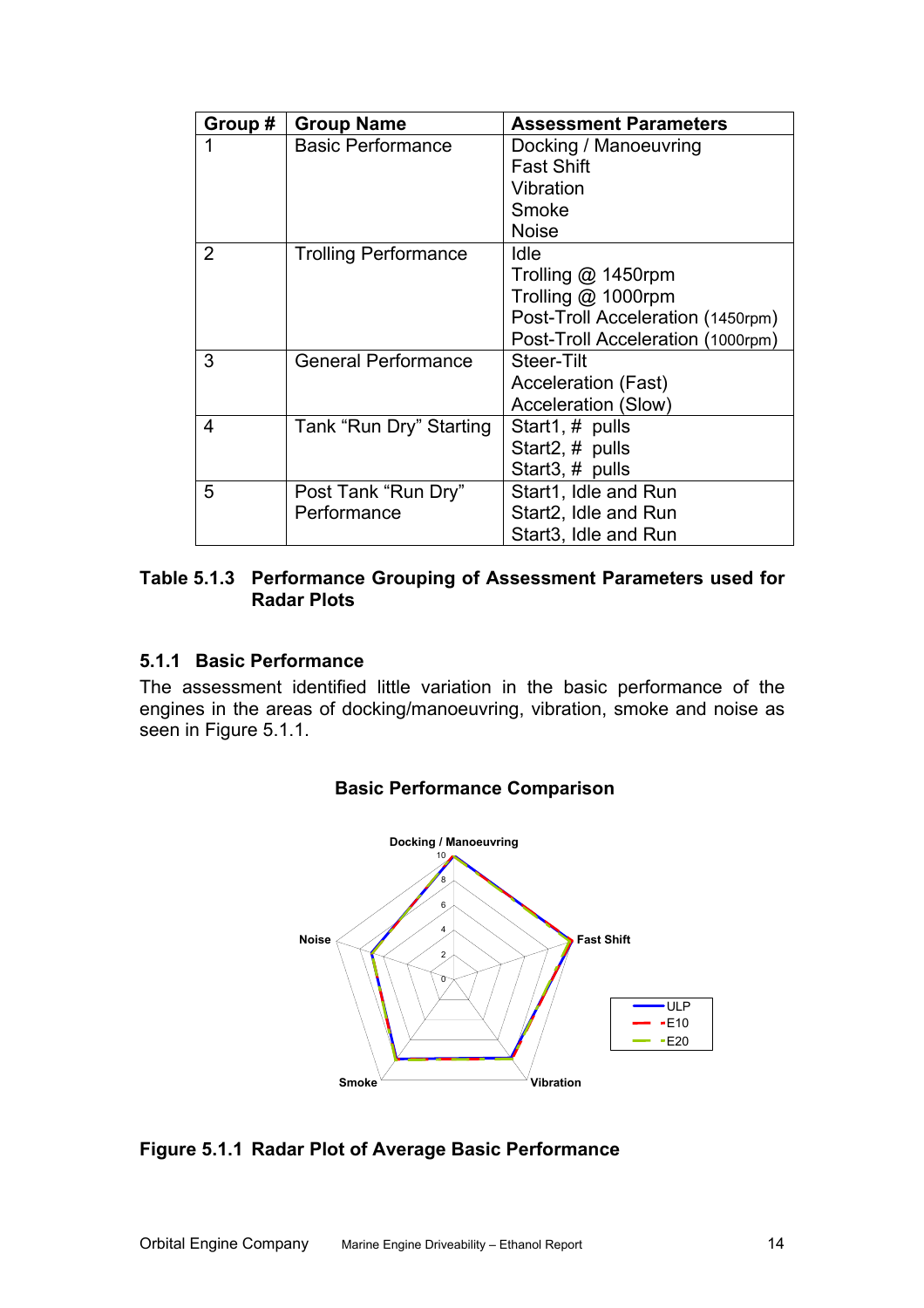#### <span id="page-17-0"></span>**5.1.2 Trolling Performance**

The results in [Figure 5.1.2](#page-17-1) show a clear trend of reducing performance rating with increasing ethanol content in the fuel. In the radar plot most performance indicators have only been degraded from an average "8" to an average "7". Only the "post-troll acceleration from 1000rpm" is rated lower than this scoring an average result in the "5 - 6" range for E20.



#### <span id="page-17-1"></span>**Figure 5.1.2 Radar Plot of Average Trolling Performance**

Further insight can be gained by examining the max/min parameter ratings and individual ratings assigned for each of the ten engines. [Figure 5.1.3](#page-18-0) below identifies the maximum and minimum ratings awarded during the testing for the ULP and E20 fuel only. It was found that one engine running on E20 stalled on three of the five assessment parameters.

The best performing engines operating on E20 fuel were rated no differently to best performing engines operating on ULP fuel. This was also found to be the case with the engines while operating on the E10 fuel.

The data summary for individual engine ratings (see [Table 5.1.4\)](#page-19-0) shows that three engine out of the ten engines tested stall during the acceleration test that follows the extended 1000 rpm troll when operating on the E20 fuel blend, and one engine out of the ten stalled during the acceleration test that follows the extended 1450rpm troll.

One engine was found to stall upon acceleration demand following the extended 1000 rpm trolling test while operating on the E10 fuel blend.

All engines were rated as "8" upon acceleration demand following all extended trolling tests when operating on the ULP fuel.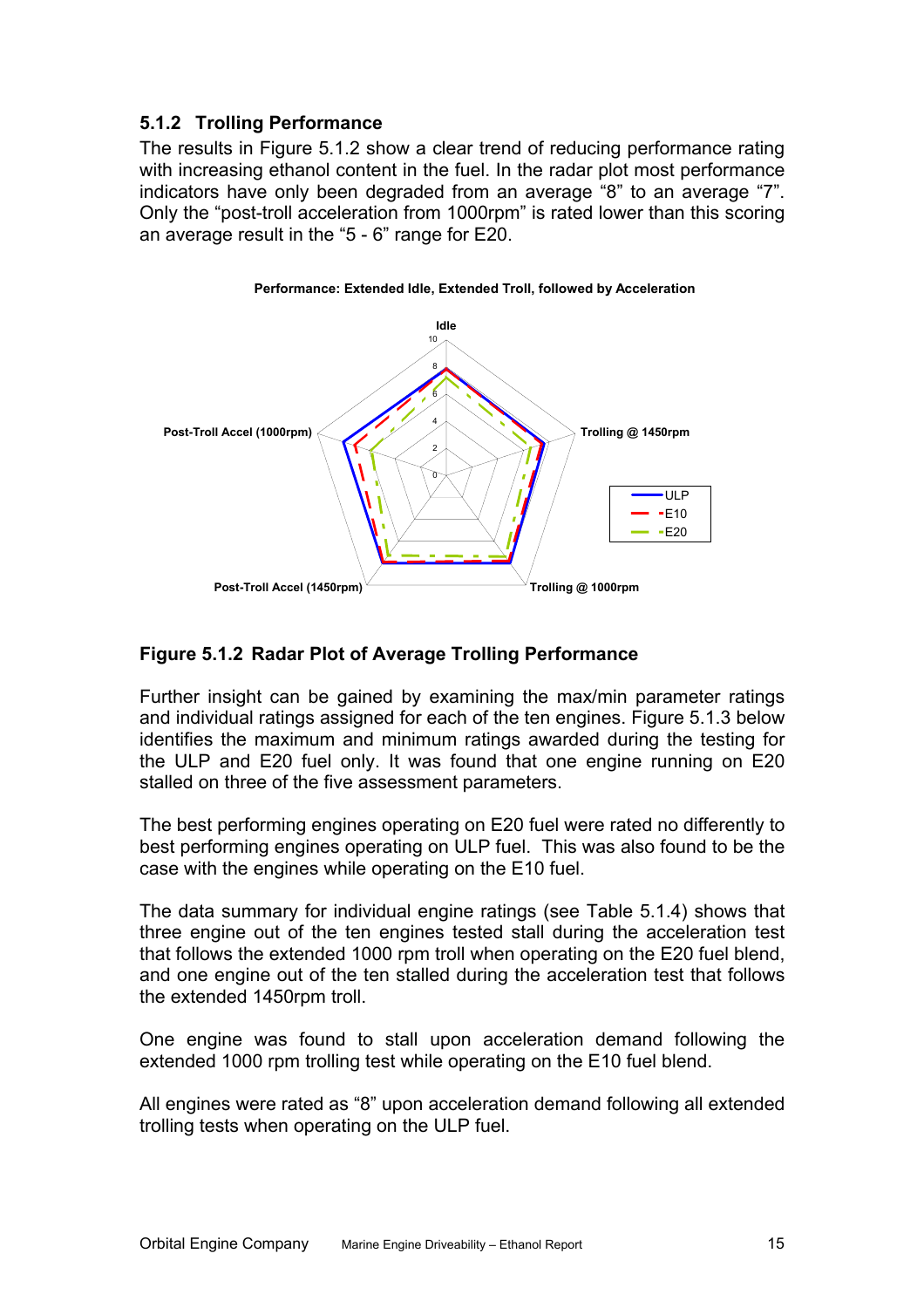0 2 4 6 8 10 **Idle Trolling @ 1450rpm Post-Troll Accel (1450rpm) Trolling @ 1000rpm Post-Troll Accel (1000rpm)** ULPmax ULPmin E20max E20min **Stalling**

**Performance: Extended Idle, Extended Troll, followed by Acceleration**

#### <span id="page-18-0"></span>**Figure 5.1.3 Radar Plot of Trolling Performance (max/min), ULP and E20 Fuels Only**

A general increase in the frequency of misfires was noted on all engines tested during both the extended trolling tests when operating the engines on the ethanol fuel blends. The higher the misfire tendency during trolling, the lower the resulting awarded rating. Three engines out of the ten engines tested were rated at "5" or less due to the increased misfire tendency when operating on the E20 blend fuel while one engine was rated at "5" when operating on the E10 blend fuel.

A further impact of the E20 fuel blend was revealed during the trolling performance testing. One engine out of the ten tested was rated as "2" during the 1000 rpm troll test due to a high degree of difficulty in holding a constant engine speed when operating on the E20 blend fuel.

For the idle test, one engine out of the ten tested stalled during the idle test when operating on the E20 fuel blend, a rating of "2" was awarded as there was no change of engine state demanded.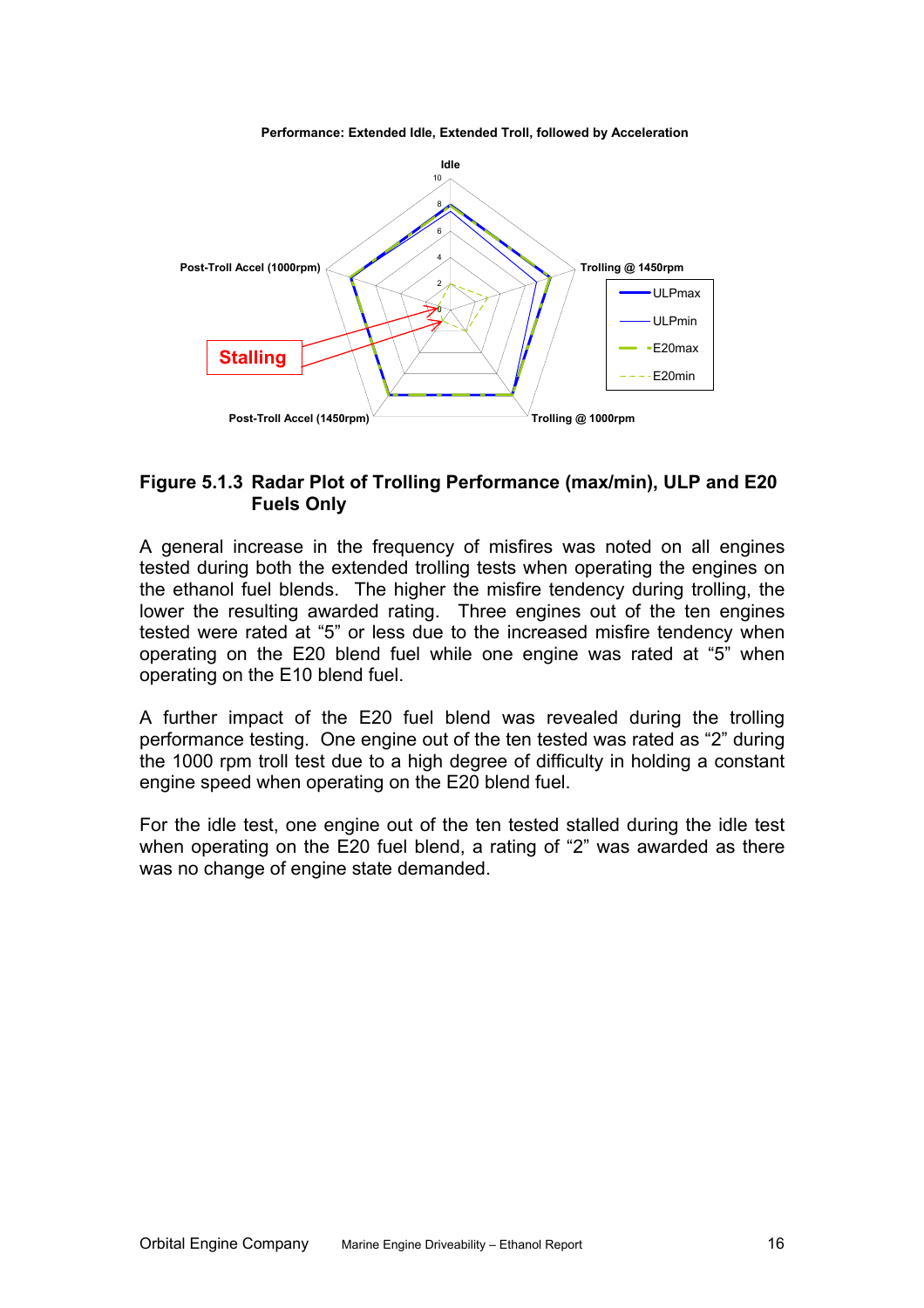

<span id="page-19-0"></span>**Table 5.1.4 Individual Assessment Ratings – "Trolling Performance"**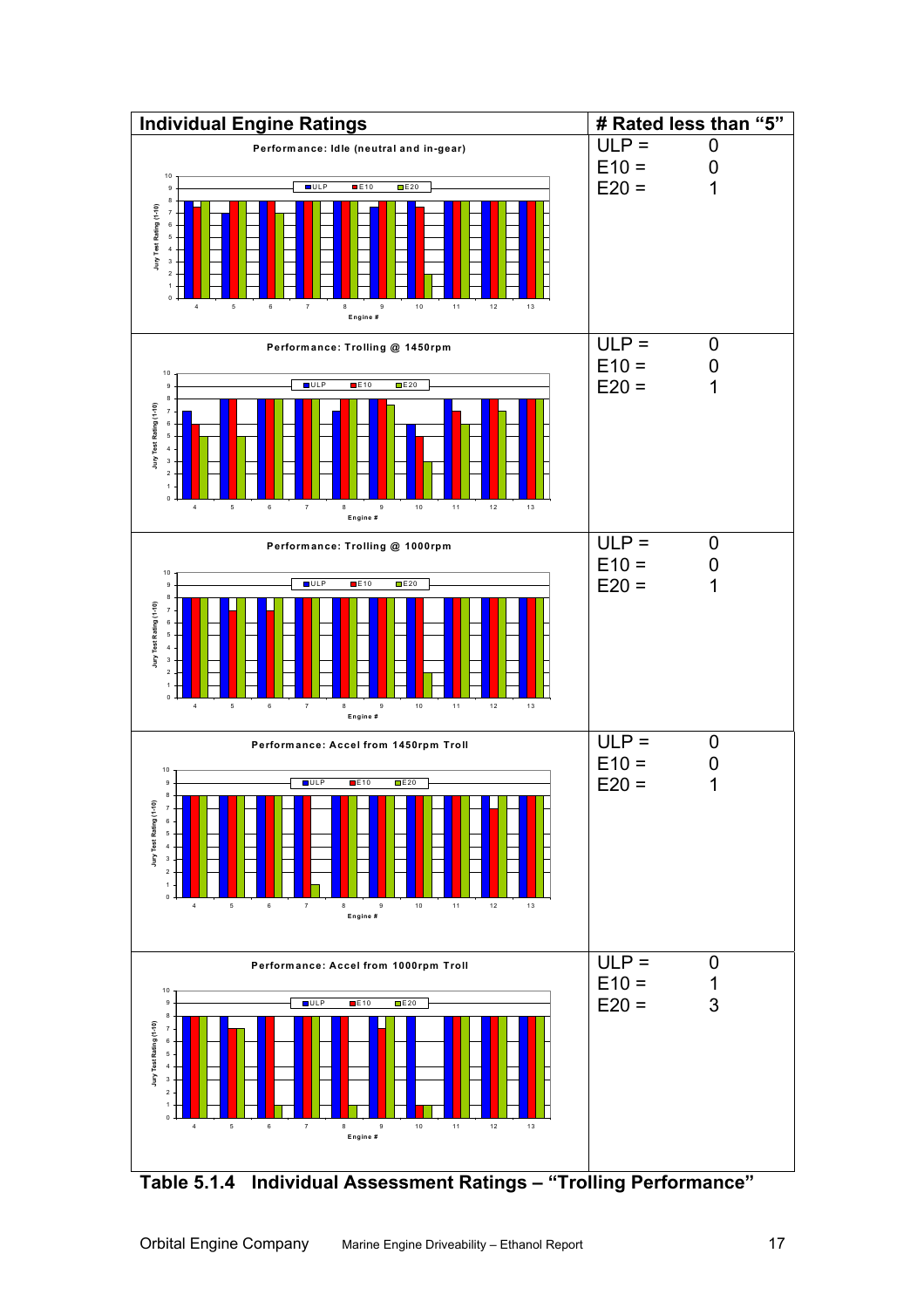#### <span id="page-20-0"></span>**5.1.3 General Performance**

General performance assessment was conducted via a series of tests where operating conditions were changed frequently so as to ensure that there was no extended pre-conditioning of the engine in any one particular mode. The steer/tilt tests were conducted so as to identify if engine orientation would highlight further short comings. The acceleration tests were performed during general boating rather than after an extended trolling period. As seen in [Figure](#page-20-1) 5.1.4 the performance on all fuel types was generally consistent, with only one unrepeatable stall on engine AENME10 pulling the average rating for the engines down marginally when operating with the E20 fuel blend.



#### **Performance: Steer and Tilt Operations, General Acceleration (Fast and Slow)**

#### <span id="page-20-1"></span>**Figure 5.1.4 Radar Plot of General Performance**

#### **5.1.4 Tank "Run Dry" Assessment**

Three consecutive tank "run dry" simulation tests were conducted with each fuel blend on each engine to ensure a reasonable data sample was gathered. The number of pulls to start the engine each time and a rating of idle and run performance after the start was recorded. The data is shown in [Figure 5.1.5](#page-21-1)  and [Figure 5.1.6.](#page-21-2) On average, startability as assessed by this test method was comparable for all fuel types with engines taking 1.25 pulls on average to start. Idle and run quality following the starts was rated between "7" and "8", with no one engine operating on any fuel type exhibiting noteworthy performance degradation.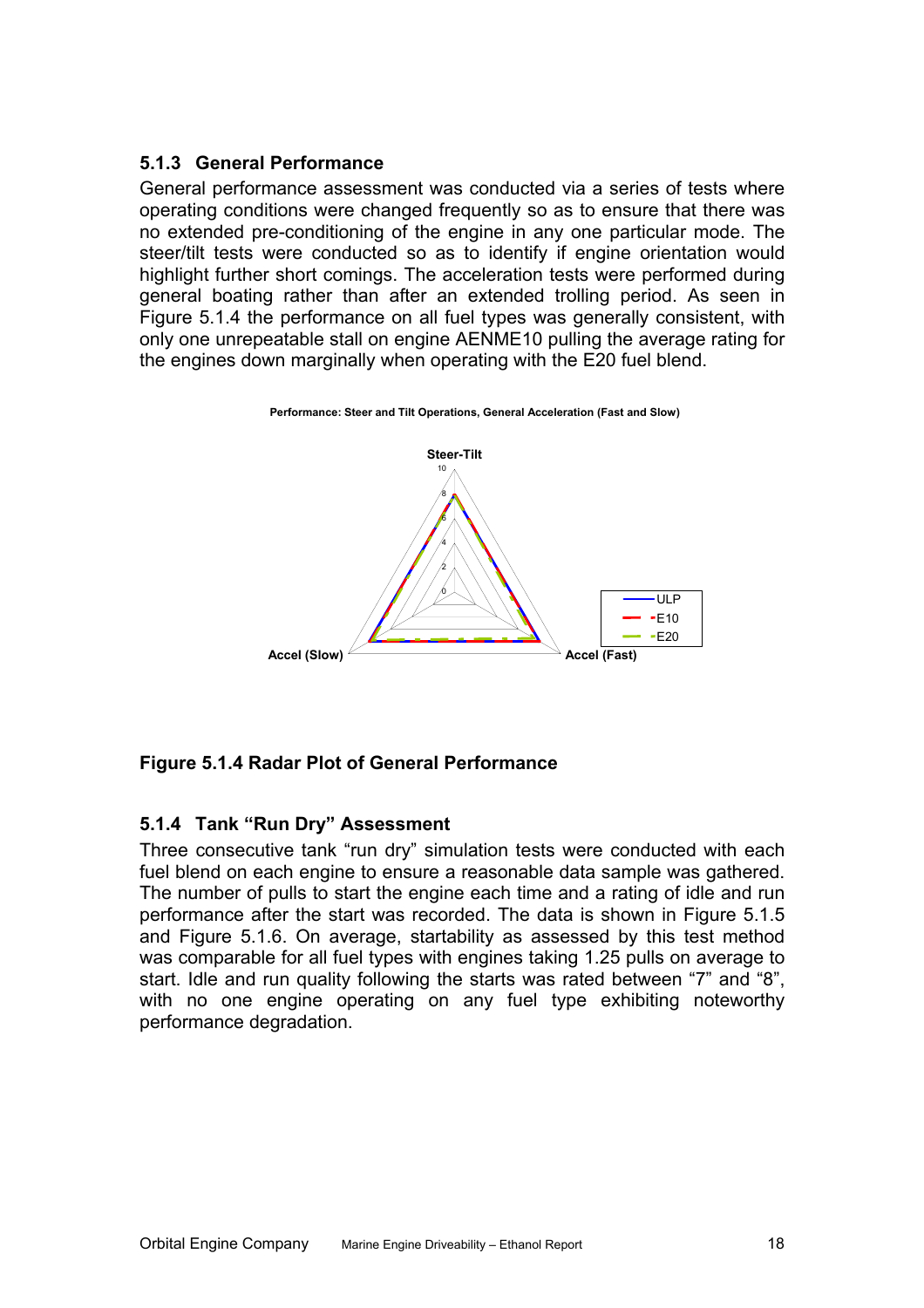

<span id="page-21-0"></span>

#### <span id="page-21-1"></span>**Figure 5.1.5 Tank "Run Dry" Startability Performance**



**Tank "Run Dry", Idle and Run Quality**

<span id="page-21-2"></span>**Figure 5.1.6 Tank "Run Dry" Post Start Idle and Run Performance** 

#### **5.2 Discussion**

This report summarises the results of the on-water driveability testing of ten Mercury 15hp outboard 2-stroke engines operating on gasoline only and two gasoline ethanol fuel blends of 10 and 20% by volume ethanol. The industry standard "Jury Test" subjective rating system was adopted as the assessment method.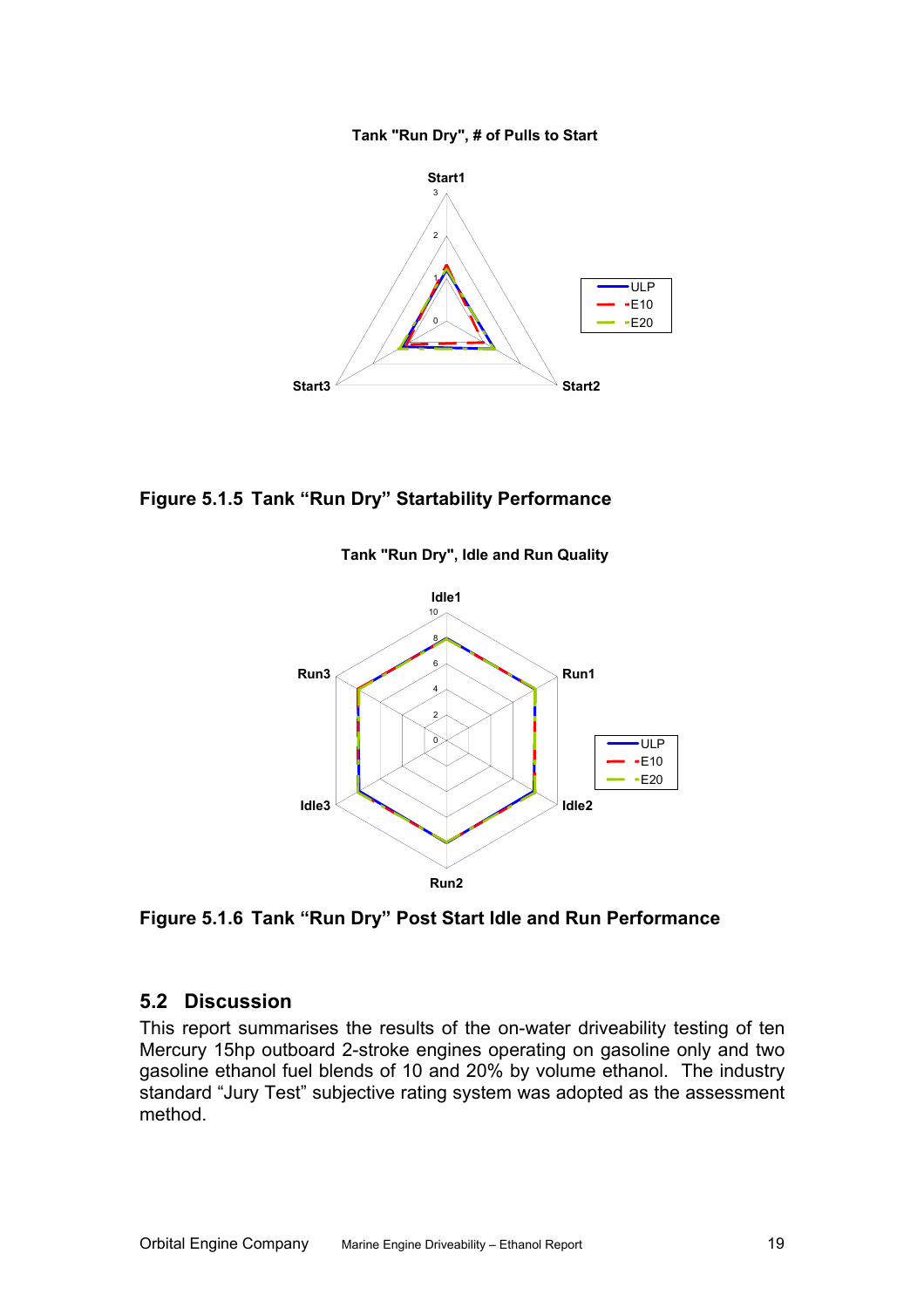Within the basic performance group of tests, all engines operating on all fuel types were assessed as at least fair (a "7" rating) or better indicating acceptable overall performance for this group of tests.

significant impacts were identified was the trolling performance group. It is clear that the number and significance of the identified impacts increases with The performance group of tests where the greatest number and most increasing ethanol content in the fuel. No trolling test parameter was rated less than "6" for any engine when operating on ULP fuel. When operating the ten engines on the E10 fuel blend, one engine had two assessment parameters rated at "5" or less with one rated with a "1". The parameter receiving the "1" rating on this engine was the post 1000 rpm troll acceleration, due to engine stall. Statistically it can be shown with 95% confidence:

particular engine type will experience stalling upon demanding engine acceleration following an extended 1000rpm troll while operating on an • Between 0.53 and 38.1% of the general engine population of this E10 blend fuel.

No en gine stalled upon acceleration demand following the 1450 rpm extended troll when operating on the E10 fuel blend.

increased. Three of the ten engines tested stalled upon acceleration demand following the 1000 rpm extended troll test. Statistically it can be shown with When operating the engines with the E20 blend fuel, the frequency of impacts 95% confidence:

particular engine type will experience stalling during the acceleration following an extended 1000rpm troll while operating on the E20 blend • Between 9.4 and 58.7% of the general engine population of this fuel.

The a cceleration demand test following the 1450rpm extended troll test showed that one engine of the ten engines tested stalled when operated with the E20 fuel blend. This data indicates that the stalling characteristic upon acceleration demand following an extended troll is not confined to one engine speed. Statistically it can be shown with 95% confidence:

particular engine type will experience stalling upon demanding engine acceleration following an extended 1450rpm troll while operating on an • Between 0.53 and 38.1% of the general engine population of this E20 blend fuel.

Upon all engine stalls it was possible to restart immediately with one pull on the starter cable, accelerate and drive away.

engines AENME4 and AENME5 receiving borderline acceptance (rating "5") for the trolling test at 1450 rpm when operating on the E20 blend fuel. A number of other low ratings were given to engine AENME10 along with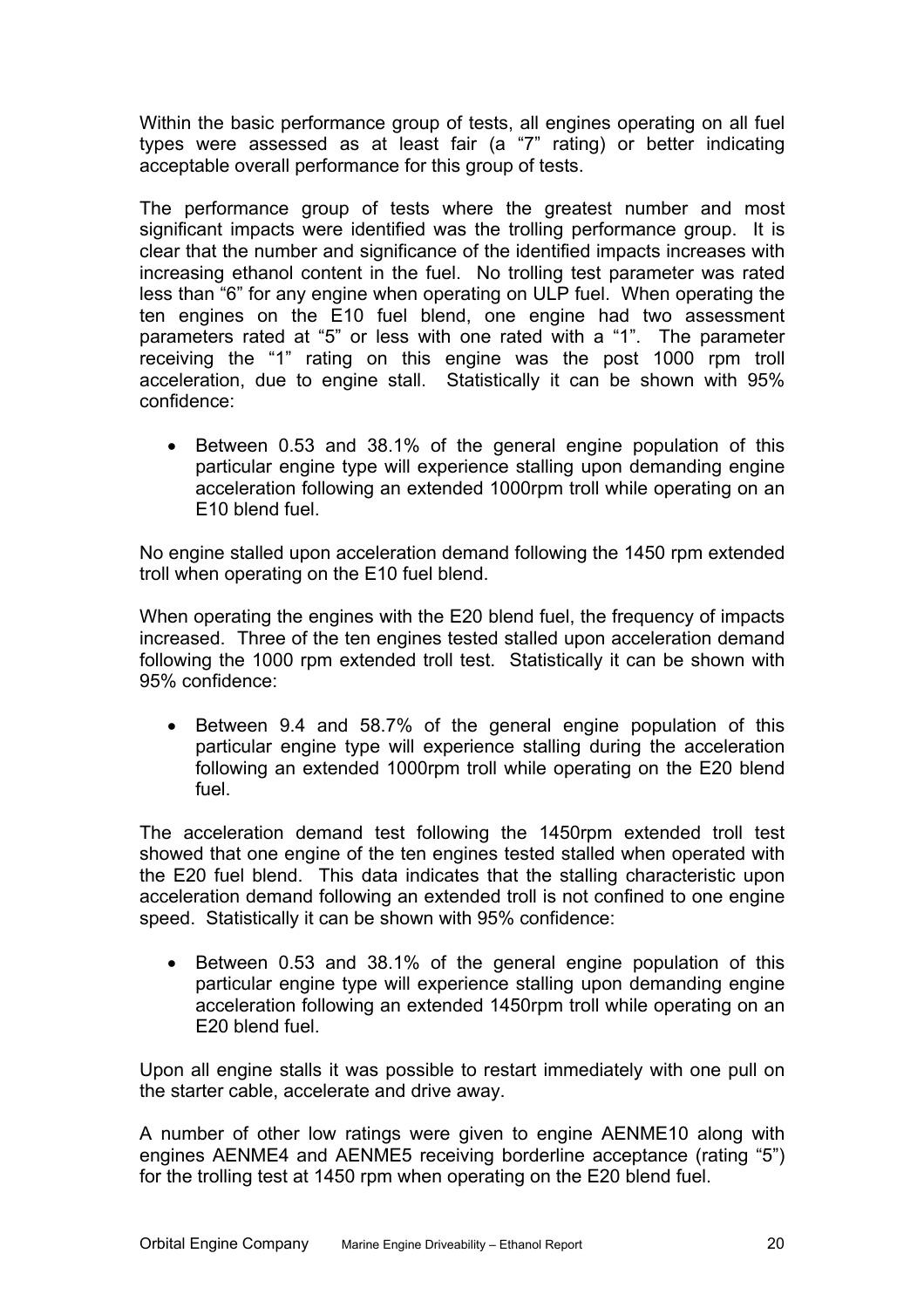Within the general performance group of tests, all engines were found to perform with no detectable differences when running on the E10 fuel blend.

acceleration test once the engine was idling when running the engines on the E20 fuel blend. This stall was not repeatable and therefore this assessment Only one engine stall on engine AENME10 was detected after the fast parameter received a rating of "3".

"Run Dry" Performance, all engines on all fuels performed such that no detectable performance differences were identified. For the final two performance groups, Tank "Run Dry" Starting and Post Tank

other impacts identified when operating the engines with ethanol fuel blends are due to a combination of degraded carburettor hot fuel handling capability It appears most likely that the identified stalling characteristic along with the (fuel volatility influence, see [\(2\)](#page-25-6)) and enleanment related to the ethanol blend (enleanment, see [\(2\)](#page-25-6)) producing an excessively weak or lean fuel air mixture which degrades normal engine operation, as associated with use of ULP fuel only.

revealed it did not display the stalling characteristic upon demand of acceleration following the 1000 rpm extended troll while operating on the E20 The testing of engine AENME04 (carried over from the previous program) fuel blend, as reported previously in [\(1](#page-25-1)). This engine was however rated with borderline acceptance for another trolling performance assessment parameter as described above. It should be noted that there was a significant difference in the ambient temperature conditions between the two test times. The initial test, as reported in [\(1\)](#page-25-1), occurred at an ambient temperature of approximately 30 °C, while the test reported here occurred at an ambient temperature of approximately 23  $^{\circ}$ C. This temperature related behaviour is to be expected and is not a reflection of the robustness of the test. The effects of ambient conditions, particularly temperature and fuel volatility on hot engine operation is clearly described in [\(2\)](#page-25-6).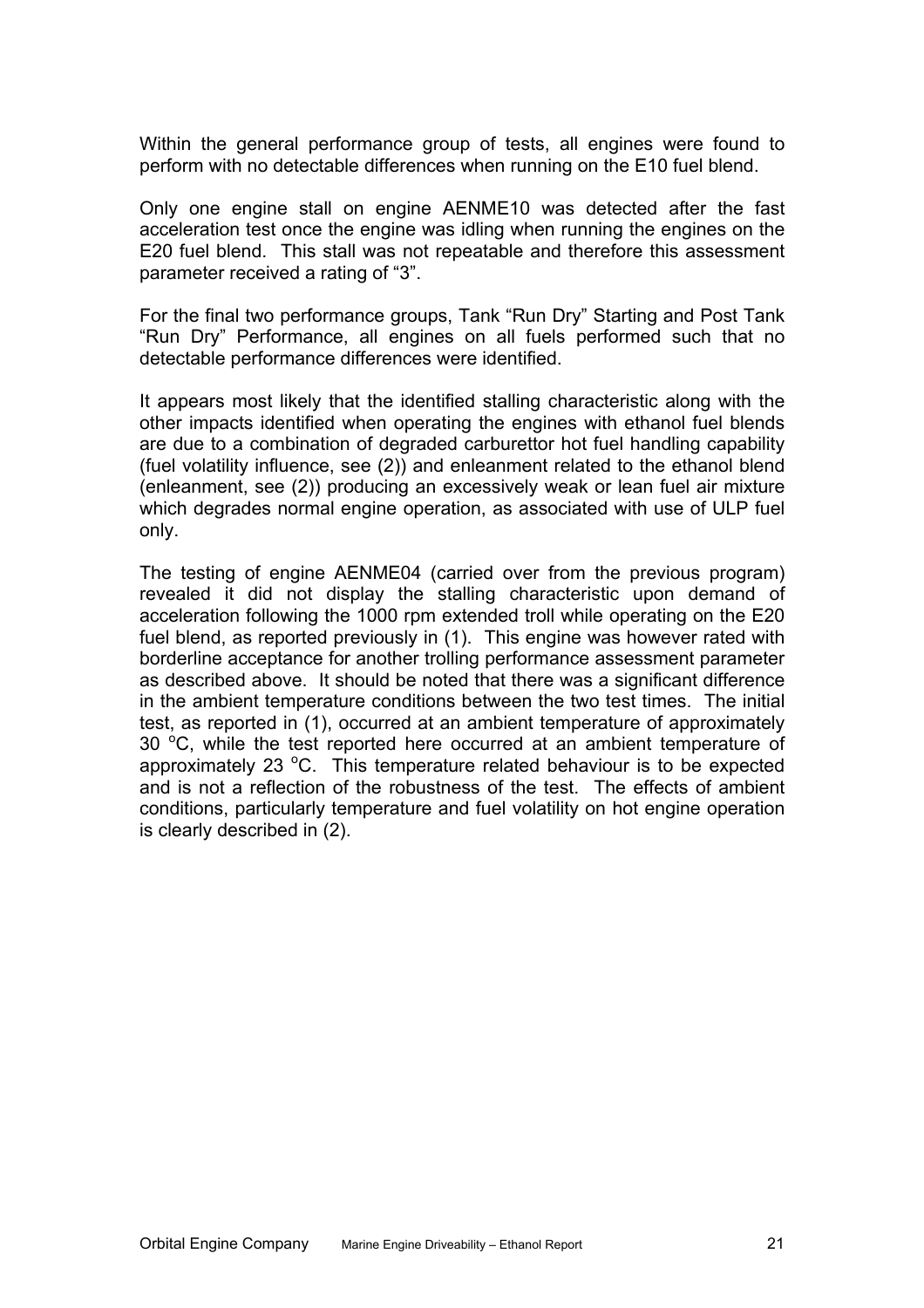## <span id="page-24-0"></span>**6 Conclusions**

Based on the outcome of the testing undertaken within the program of work designed to uncover and confirm the potential on-water driveability impacts of both a 10% and 20% by volume ethanol and gasoline fuel blend on this engine population, the following conclusions can be drawn:

In general there is little concern related to the impact of the E10 blend fuel, with all engines performing without detectable differences to the ULP fuel performance on a significant majority of the assessment parameters. Within the trolling performance group of tests however, ethanol related impacts begin to be identified. A stall was identified on one engine out of the ten engines tested and hence statistically it can be shown with 95% confidence that between 0.53 and 38.1% of the general population of this particular engine type will experience stalling upon demanding engine acceleration following an extended 1000 rpm troll.

The testing outcome shows the number and the range of impacts identified increases when the engines are operated on the E20 fuel blend. The stalling characteristic upon demanding engine acceleration was found to occur following the trolling test at both engine speeds tested. Statistically it can be shown with 95% confidence that between 0.53 and 38.1% of the general population of this particular engine will experience stalling upon demand of engine acceleration following an extended 1450 rpm troll. For the acceleration demand following the 1000 rpm troll, statistically at a 95% confidence level, between 9.4 and 58.7% of the general population of this particular engine type will experience stalling. This engine stall characteristic blend presents the potential to impact on reliable engine operation. All engines that stalled could be restarted immediately upon operation of the starting mechanism allowing the engine to accelerate the boat.

In general, there was a degradation of engine performance with ethanol fuel blends particularly within the trolling group of tests. The degradation increased with increasing ethanol content in the fuel. Engine misfire frequency increased and engine stalls occurred while operating the engine on the both E10 and E20 fuel blends. There was difficulty in maintaining boat speed during trolling when operating the engine with the E20 fuel blend.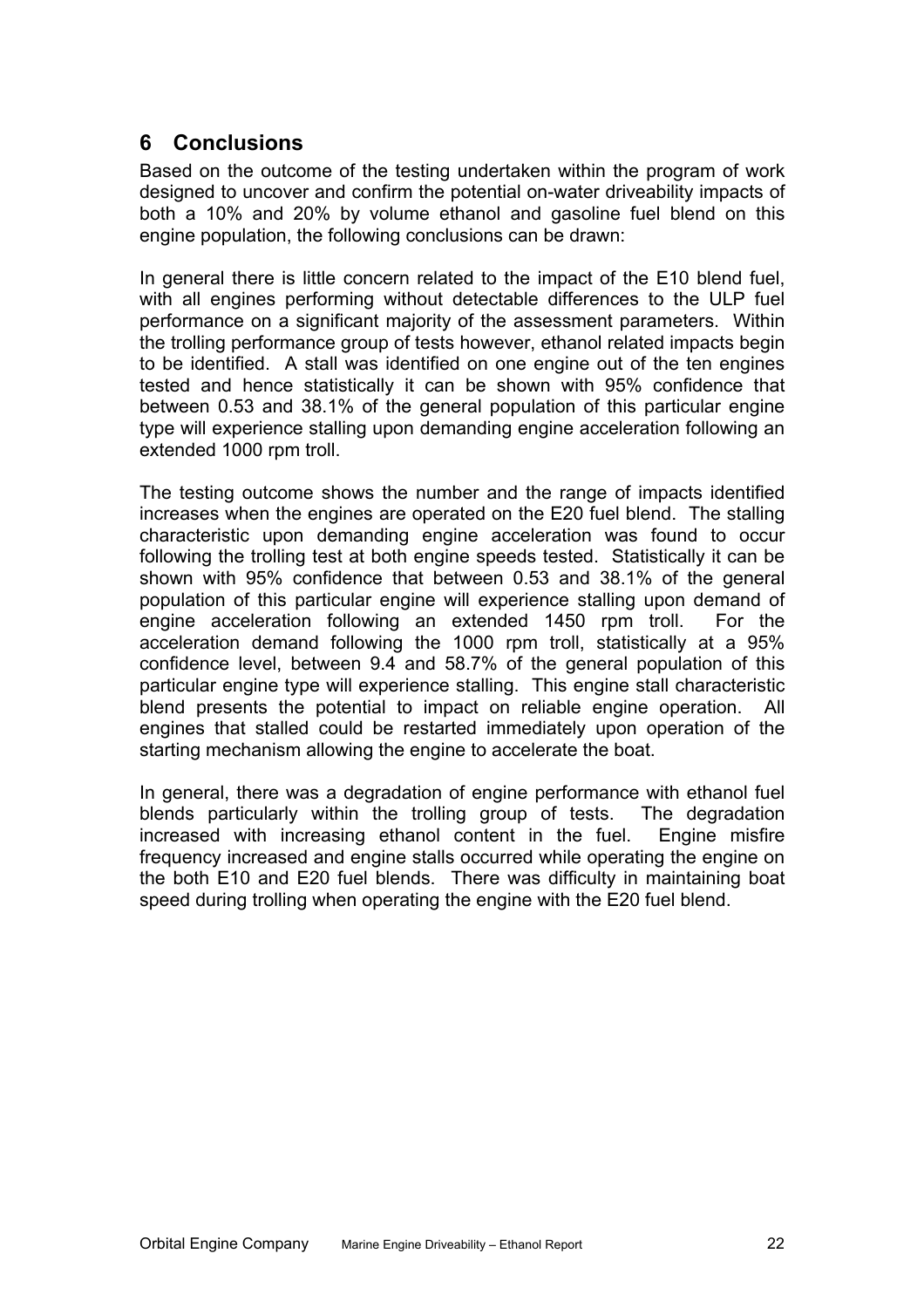## <span id="page-25-0"></span>**7 References.**

- <span id="page-25-1"></span>1. Orbital Engine Company, 2003. "A Testing Based Assessment to Determine Impacts of a 10% and 20% Ethanol Gasoline Fuel Blend on Non-Automotive Engines"
- <span id="page-25-6"></span>2. Orbital Engine Company, 2002. "A Literature Review Based Assessment on the Impacts of a 10% and 20% Ethanol Gasoline Fuel Blend on Non-Automotive Engines"
- 3. Orbital Engine Company, 2002. "A Technical Assessment of E10 and E20 Petrol Ethanol Blends Applied to Non-Automotive Engines. Failure Mode and Effects Analysis of Engine Function and Component Design for Mercury Marine 15hp Outboard and Stihl FS45 Line-Trimmer Engines"
- 4. Orbital Engine Company Tender No. 34/2002 "Market Barriers to the Uptake of Biofuels Study – Testing Petrol Containing 20% Ethanol"
- <span id="page-25-2"></span>5. Environment Australia, 2002. "Setting the Ethanol Limit in Petrol. An Issues Paper"
- <span id="page-25-3"></span>6. CSR Chemicals Ltd, 1983, "Enhanced Extension of Petrol with Aqueous Alcohol", National Energy Research Development and Demonstration Council (NERDDC) Project 81/1432, Final Report.
- <span id="page-25-4"></span>7. Apace Research, 1998, "Intensive Field Trial of Ethanol/Petrol Blend in Vehicles", Energy Research and Development Corporation (ERDC 339), Project No. 2511.
- 8. Engineering statistics 2nd Edition, Bowker, Albert Hosmer and Lieberman Gerald J., Prentice-Hall, Inc. (1972),ISBN 0-13-279455-1
- <span id="page-25-5"></span>9. Mercury Marine, Fond du Lac, Wisconsin USA, 2002. "Outboard Operation, Maintenance & Warranty Manual".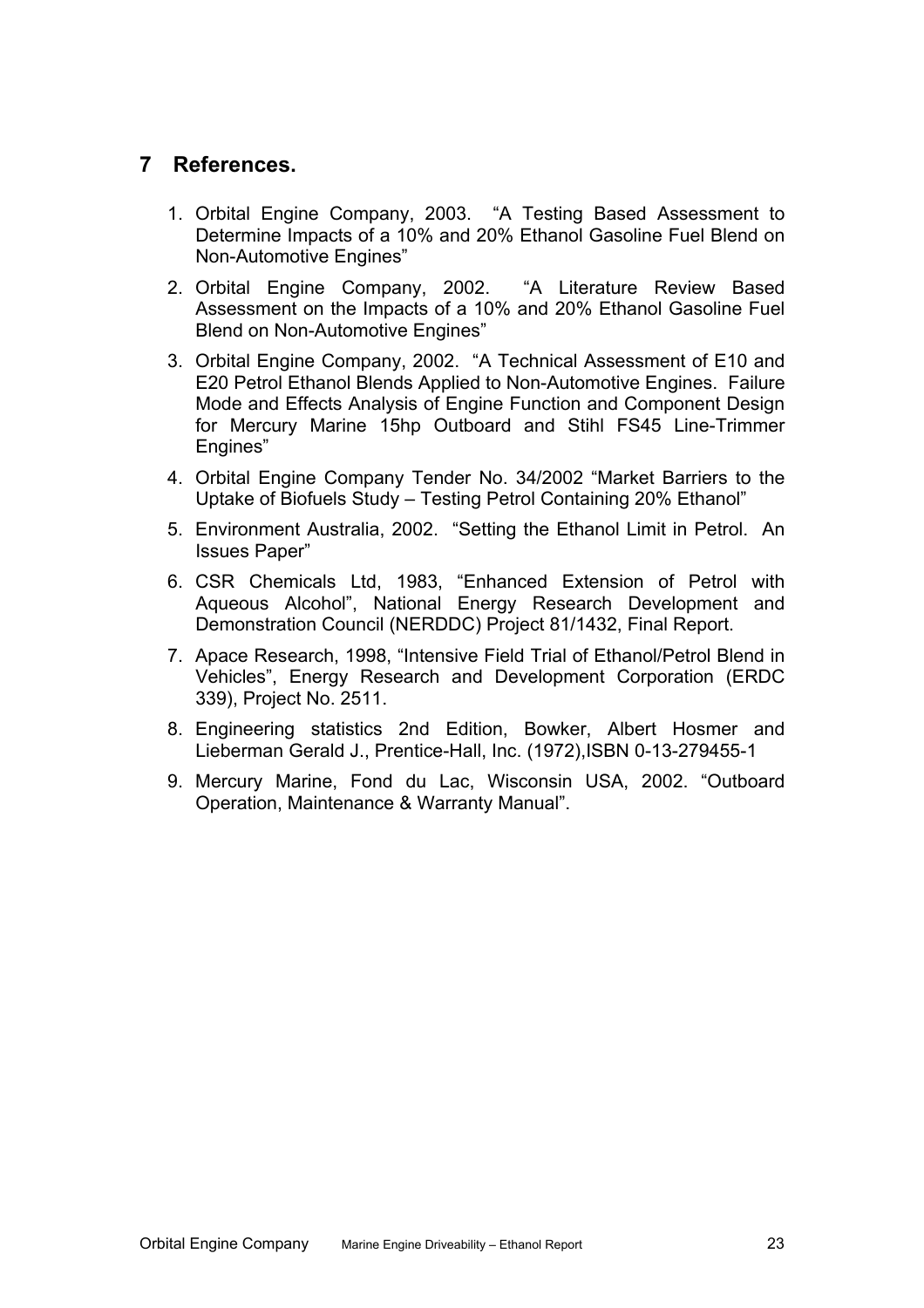## <span id="page-26-0"></span>**8 Acronyms**

| EA<br>E <sub>10</sub> | <b>Environment Australia</b><br>Gasoline blended with 10 % Ethanol by volume |
|-----------------------|------------------------------------------------------------------------------|
| E20                   | Gasoline blended with 20 % Ethanol by volume                                 |
| <b>MSDS</b>           | <b>Material Safety Data Sheet</b>                                            |
| rpm                   | revolutions per minute (engine speed)                                        |
| <b>ULP</b>            | <b>Unleaded Petrol</b>                                                       |
| <b>WOT</b>            | <b>Wide Open Throttle</b>                                                    |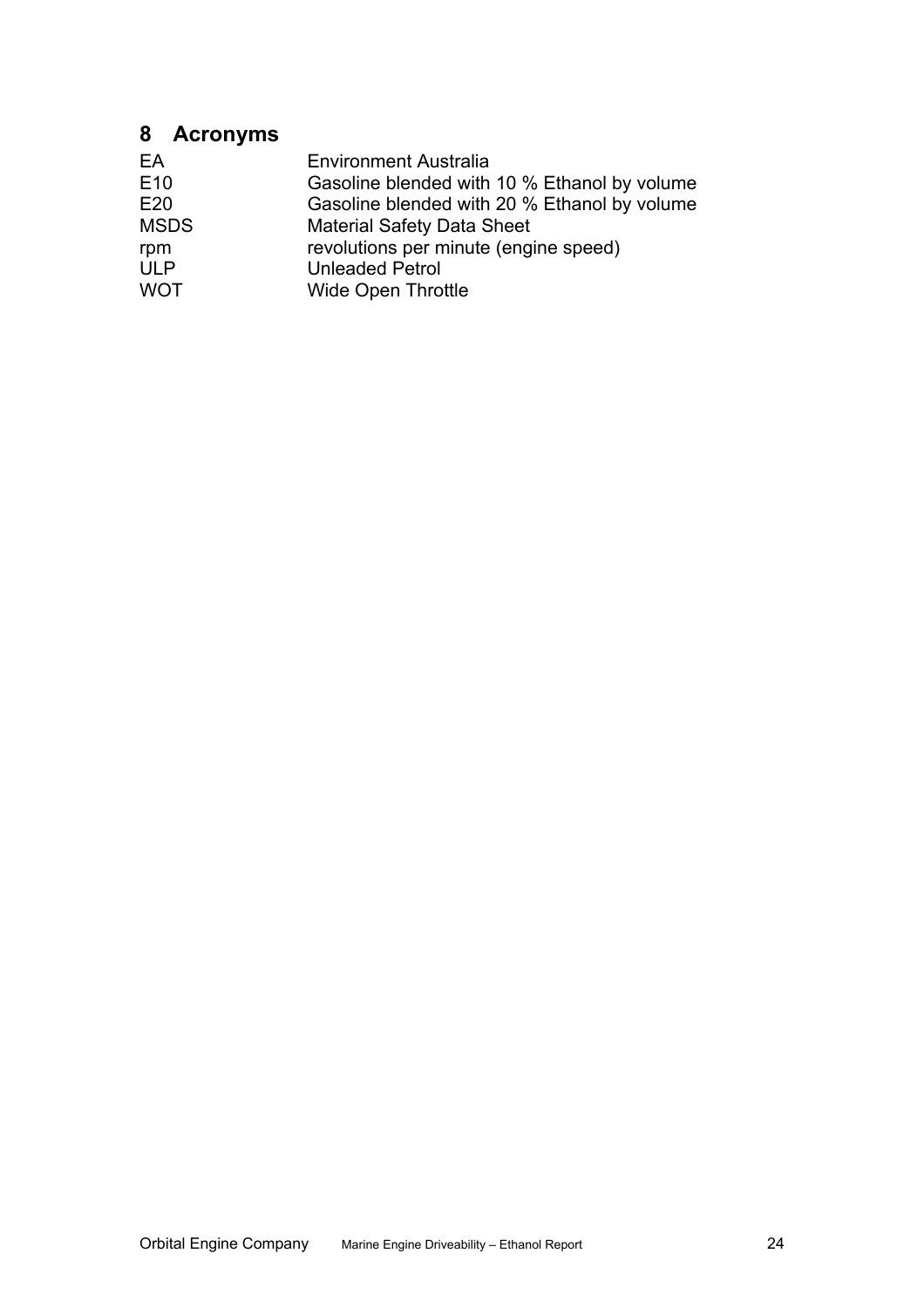# **Appendix A**

# **Test Fuel Data / Reports**

#### Attachments:

- 1. Fuel data
- 2. ULP Test Fuel Distillation Curve
- 3. CSR Ethanol Product Specification
- 4. Orbital Test Fuel Density and Ethanol Concentrations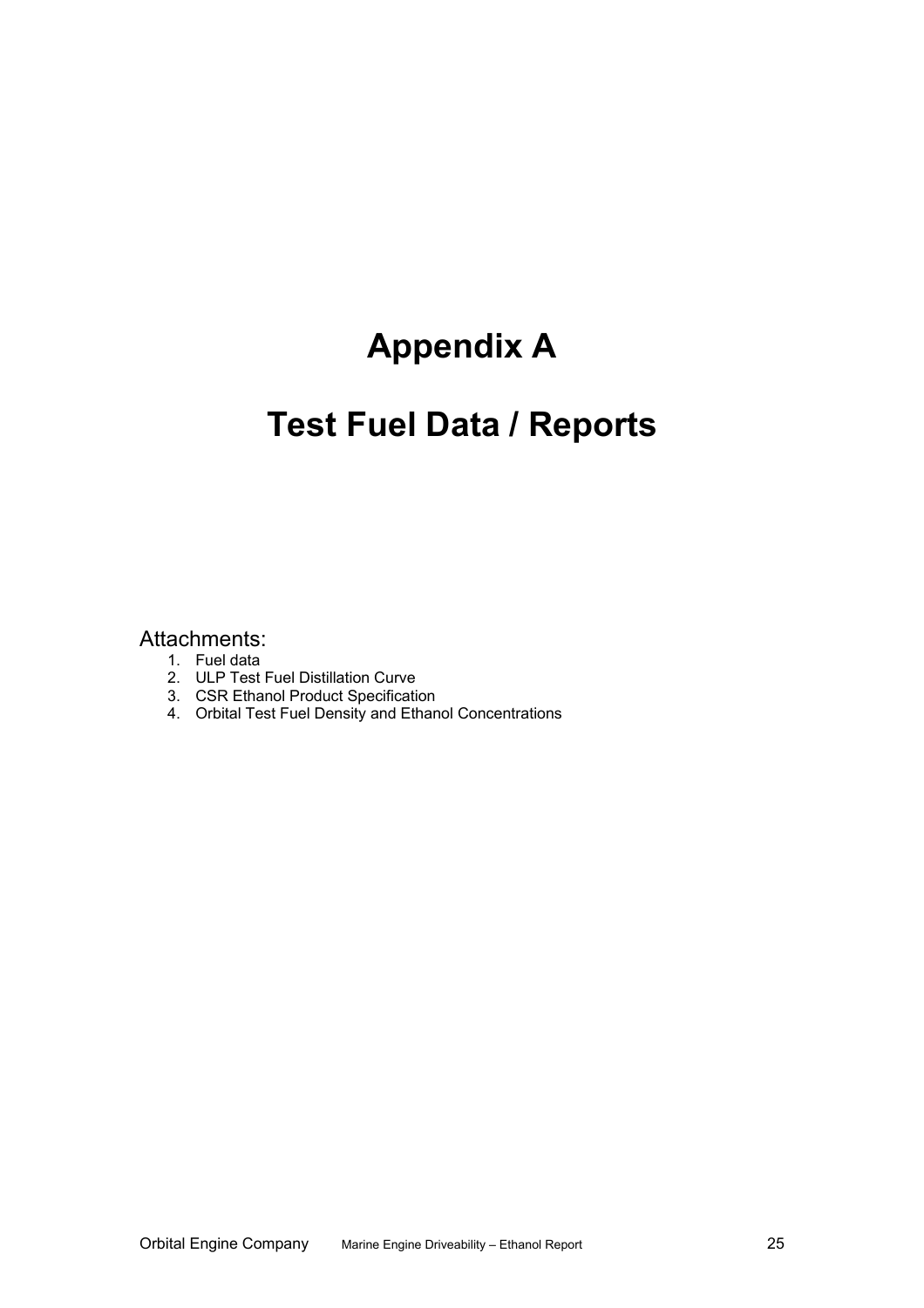| <b>Caltex driveability test petrol</b> |                   |               |  |  |  |  |  |  |  |
|----------------------------------------|-------------------|---------------|--|--|--|--|--|--|--|
| <b>Property</b>                        | <b>Result ULP</b> | <b>Method</b> |  |  |  |  |  |  |  |
| Density @ 15 deg C kg/l                | 0.7358            | ASTM D4052    |  |  |  |  |  |  |  |
| <b>Distillation</b>                    |                   | ASTM D86      |  |  |  |  |  |  |  |
| <b>IBP</b>                             | 32.4              |               |  |  |  |  |  |  |  |
| 5%                                     | 45.5              |               |  |  |  |  |  |  |  |
| 10%                                    | 51.5              |               |  |  |  |  |  |  |  |
| 20%                                    | 58.9              |               |  |  |  |  |  |  |  |
| 30%                                    | 67.6              |               |  |  |  |  |  |  |  |
| 40%                                    | 79.4              |               |  |  |  |  |  |  |  |
| 50%                                    | 94.1              |               |  |  |  |  |  |  |  |
| 60%                                    | 110.9             |               |  |  |  |  |  |  |  |
| 70%                                    | 128.6             |               |  |  |  |  |  |  |  |
| 80%                                    | 149.7             |               |  |  |  |  |  |  |  |
| 90%                                    | 169.5             |               |  |  |  |  |  |  |  |
| 95%                                    | 183.3             |               |  |  |  |  |  |  |  |
| IEP.                                   | 212.6             |               |  |  |  |  |  |  |  |
| Residue %                              | 1.1               |               |  |  |  |  |  |  |  |
| Benzene, Vol %                         | 0.41              | LM301         |  |  |  |  |  |  |  |
| Oxygen                                 |                   |               |  |  |  |  |  |  |  |
| Existent Gum, mg/l                     | 8                 | ASTM D381     |  |  |  |  |  |  |  |
| Motor Octane Number                    | 81.4              | ASTM D2700    |  |  |  |  |  |  |  |
| <b>Research Octane Number</b>          | 91.2              | ASTM D2699    |  |  |  |  |  |  |  |
| Reid Vapour Pressure, 37.8 deg C, kPa  | 62                | ASTM D323     |  |  |  |  |  |  |  |

#### **ULP Driveability Test Petrol Distillation Curve**

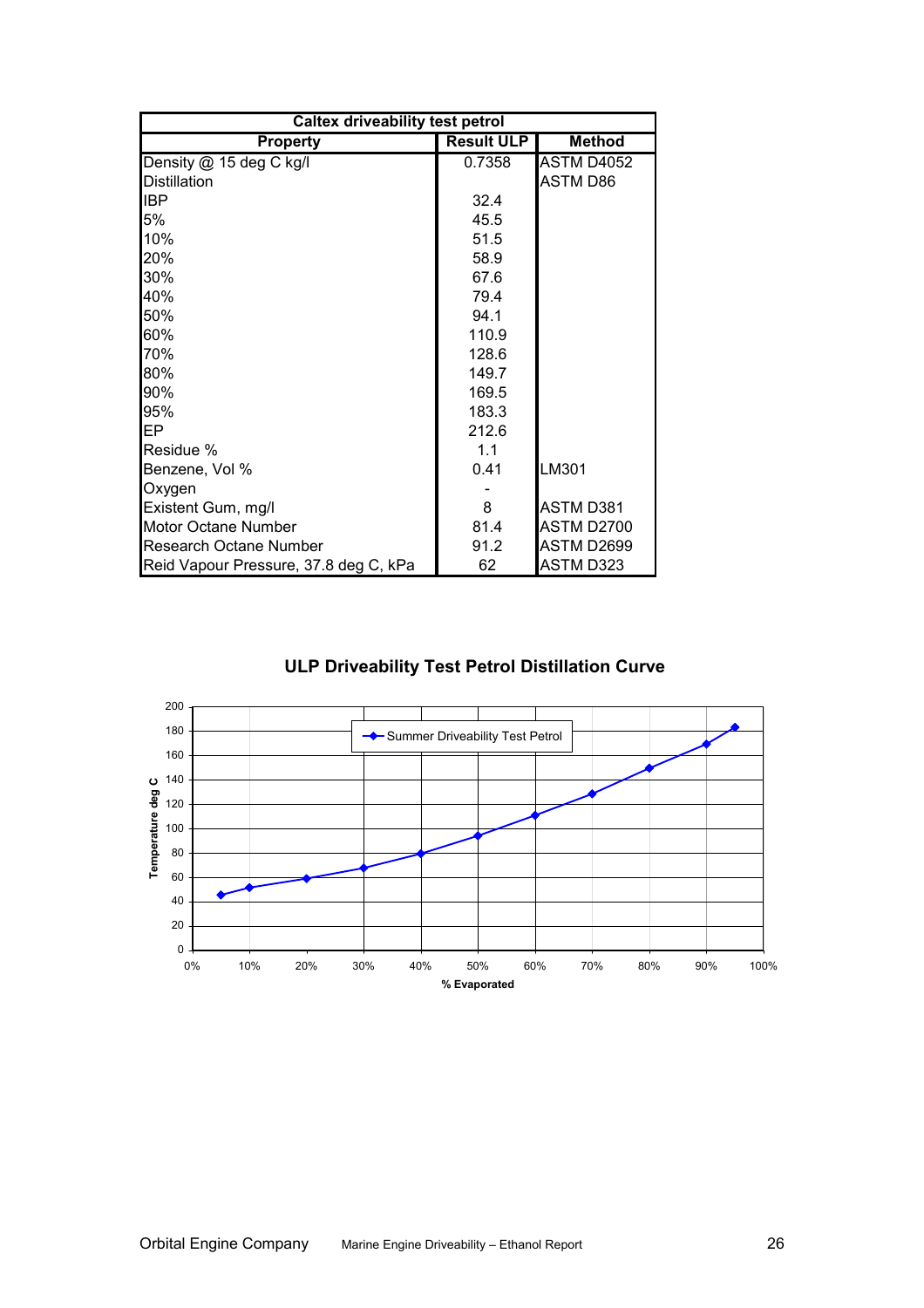

**FOR FURTHER INFORMATION CONTACT: CSR LIMITED - YARRAVILLE DISTILLERY 265 WHITEHALL ST YARRAVILLE VICTORIA 3013 PHONE: 1800 819 618 FAX: 1800 647 260 ABN: 90 000 001 276**

#### PRODUCT SPECIFICATION SHEET ETHANOL 100 Fuel Grade **(Special Methylated Spirits)**



#### **CAS Number: 64-17-5**

| <b>PARAMETER</b>               | <b>TEST</b>            | <b>SPECIFICATION LIMIT</b>                                                                                        |
|--------------------------------|------------------------|-------------------------------------------------------------------------------------------------------------------|
|                                | <b>METHOD</b>          |                                                                                                                   |
| <b>DESCRIPTION</b>             | <b>BP73 &amp; BP98</b> | Clear colourless liquid free from matter in suspension<br>and apart from water consisting essentially of ethanol. |
| <b>STRENGTH</b>                | <b>BP73 &amp; BP98</b> | 99.4% (min.) ethanol v/v at 20°C                                                                                  |
| <b>WATER CONTENT</b>           | <b>CSR AP-09-27</b>    | 1.0% by weight (max.)                                                                                             |
| <b>ALKALINITY</b>              | <b>BP98</b>            | Alkalinity to Phenolphthalein - Nil                                                                               |
| <b>ACIDITY</b>                 | <b>BP73 &amp; BP98</b> | 0.005% by weight (max.) as acetic acid.                                                                           |
| <b>CLARITY OF SOLUTION</b>     | <b>BP98</b>            | Sample diluted in the ratio 1:19 with water remains<br>clear                                                      |
| <b>ALDEHYDES &amp; KETONES</b> | <b>BP73</b>            | 100ppm as Acetaldehyde (max.)                                                                                     |
| <b>REDUCING SUBSTANCES</b>     | <b>BP73</b>            | 10 minutes (min.)                                                                                                 |
| <b>NON-VOLATILE MATTER</b>     | <b>BP98</b>            | 0.005% mg/100ml (max.)                                                                                            |
| <b>OTHER ALCOHOLS</b>          | <b>BP73</b>            | Passes Test                                                                                                       |

Tests are carried out in accordance with the requirements of British Pharmacopoeia 1973 and British Pharmacopoeia 1998.

Safe handling information for this product can be obtained from the MSDS. *Product is manufactured under a certified Quality System.* 

| <b>FORMULA</b> | <b>DENATURANT</b> | <b>SPECIFIC GRAVITY</b><br>(Max @ $20^{\circ}$ C) | <b>CONCENTRATION</b><br>(Nominal) |
|----------------|-------------------|---------------------------------------------------|-----------------------------------|
| F91            | Unleaded Petrol   | 0.793                                             | $1\%$ v/v                         |

*Special Methylated Spirits is ethanol which has been denatured in accordance with Regulations under the Spirits Act.*

**SPECIFICATIONS WITH RED TEXT BOXES ARE CONTROLLED COPIES. BLACK TEXT BOXES ARE UNCONTROLLED COPIES THE LATEST ISSUE CAN BE OBTAINED UPON REQUEST**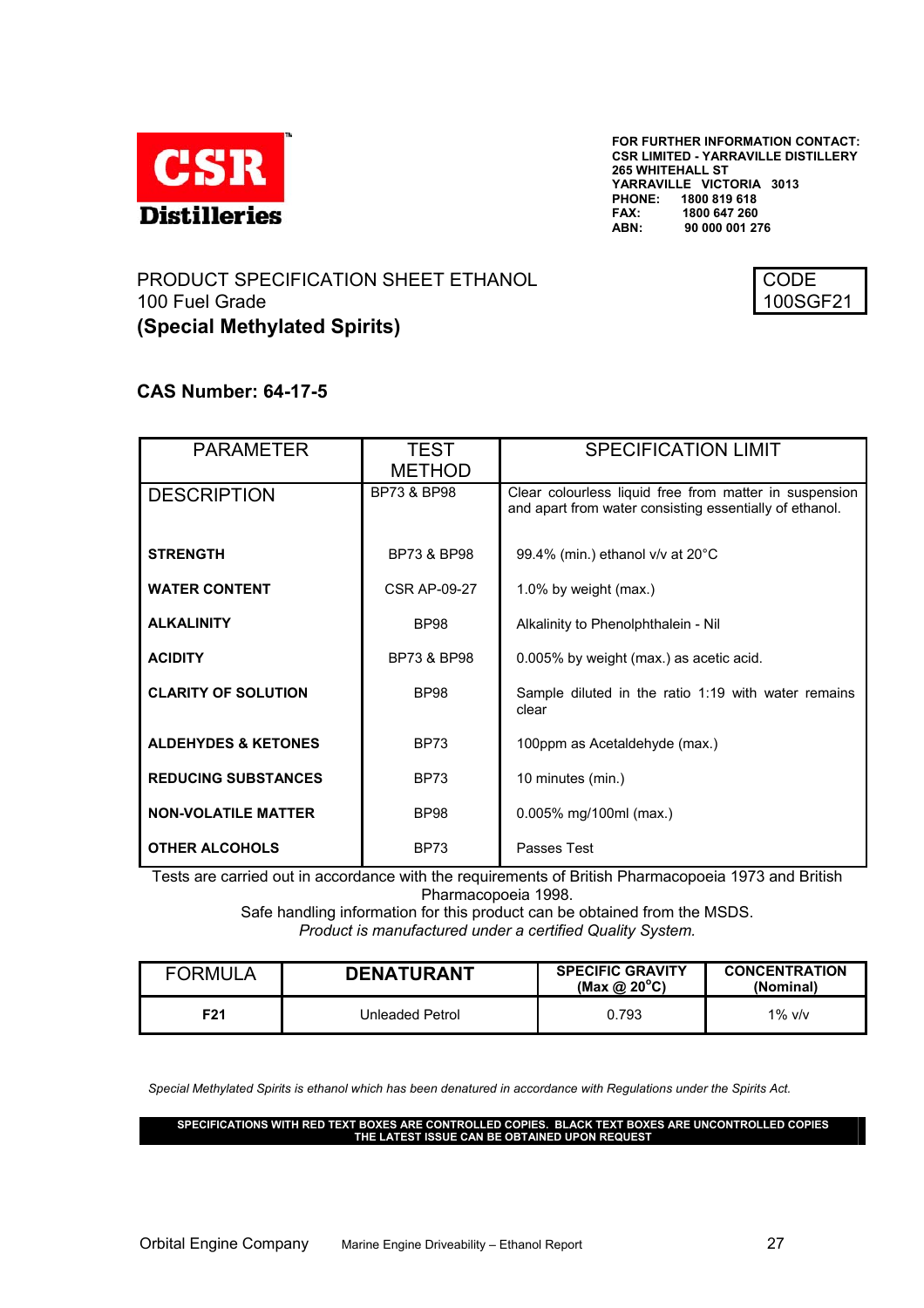## **Orbital Test Fuel Density and Ethanol Concentrations**

| <b>Date</b>              | <b>Fuel Type</b>                 | OEC Fuel # | S.G. @ 20degrees C | <b>Measured Ethanol Concentration (%)</b> |
|--------------------------|----------------------------------|------------|--------------------|-------------------------------------------|
|                          |                                  |            |                    |                                           |
|                          | <b>OPERABILITY FUEL</b>          |            |                    |                                           |
|                          | Ethanol                          | 34         | 0.797              |                                           |
| 6/01/2003                | Summer ULP batch #2              | 20         | 0.738317           |                                           |
| 14/01/2003<br>14/01/2003 | Summer ULP E10<br>Summer ULP E20 | 26<br>21   | 0.745688           | 9.82                                      |
|                          |                                  |            | 0.748005           | 20.1                                      |
|                          |                                  |            |                    |                                           |
|                          |                                  |            |                    |                                           |
|                          | <b>RUN-IN FUEL</b>               |            |                    |                                           |
| 6/01/2003                | Perth ULP                        | 3          | 0.745              |                                           |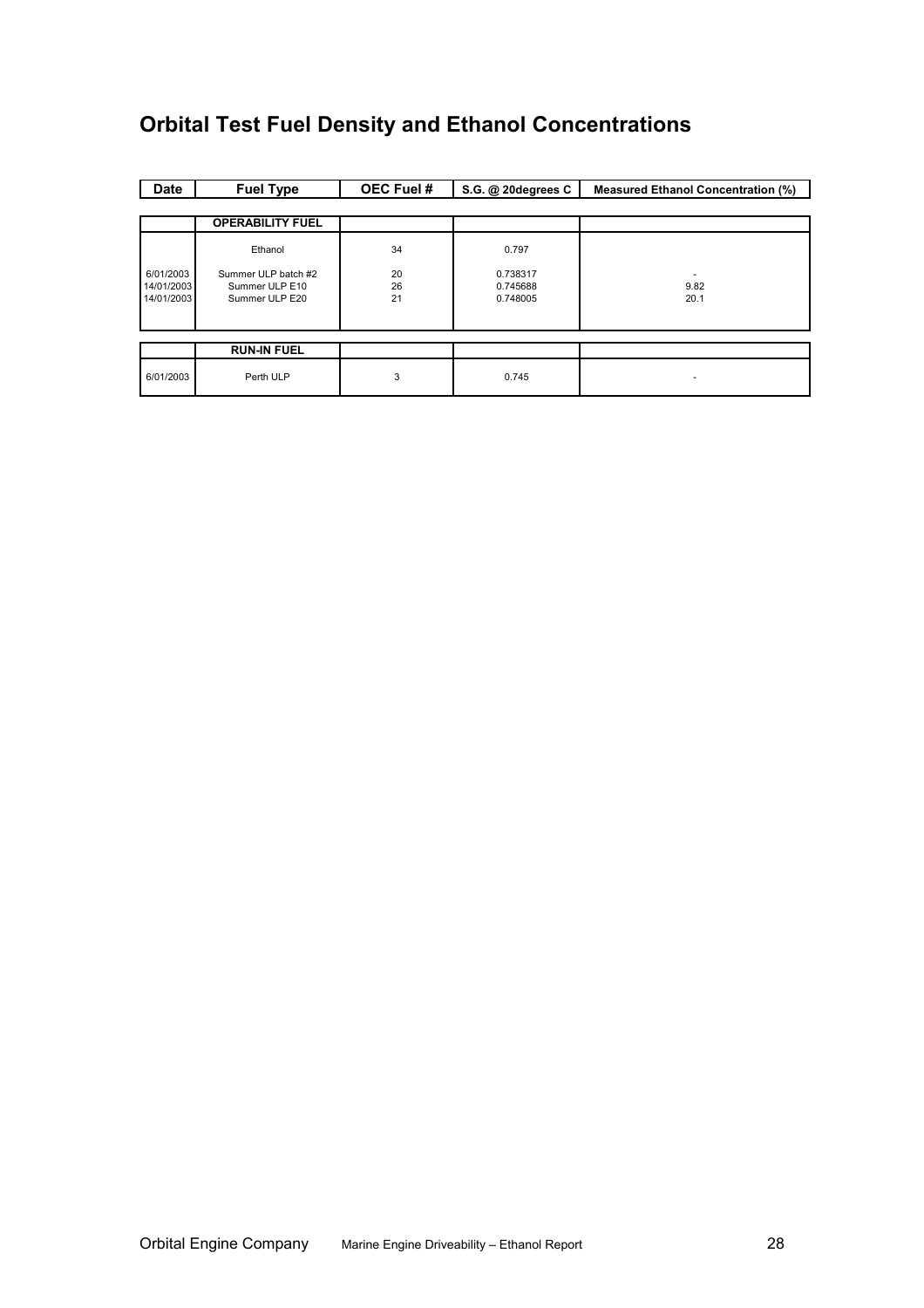# **Appendix B**

# **Tabulation of All Test Ratings**

Attachments:

- 1. ULP Test Ratings (10 engines)
- 2. E10 Test Ratings (10 engines)
- 3. E20 Test Ratings (10 engines)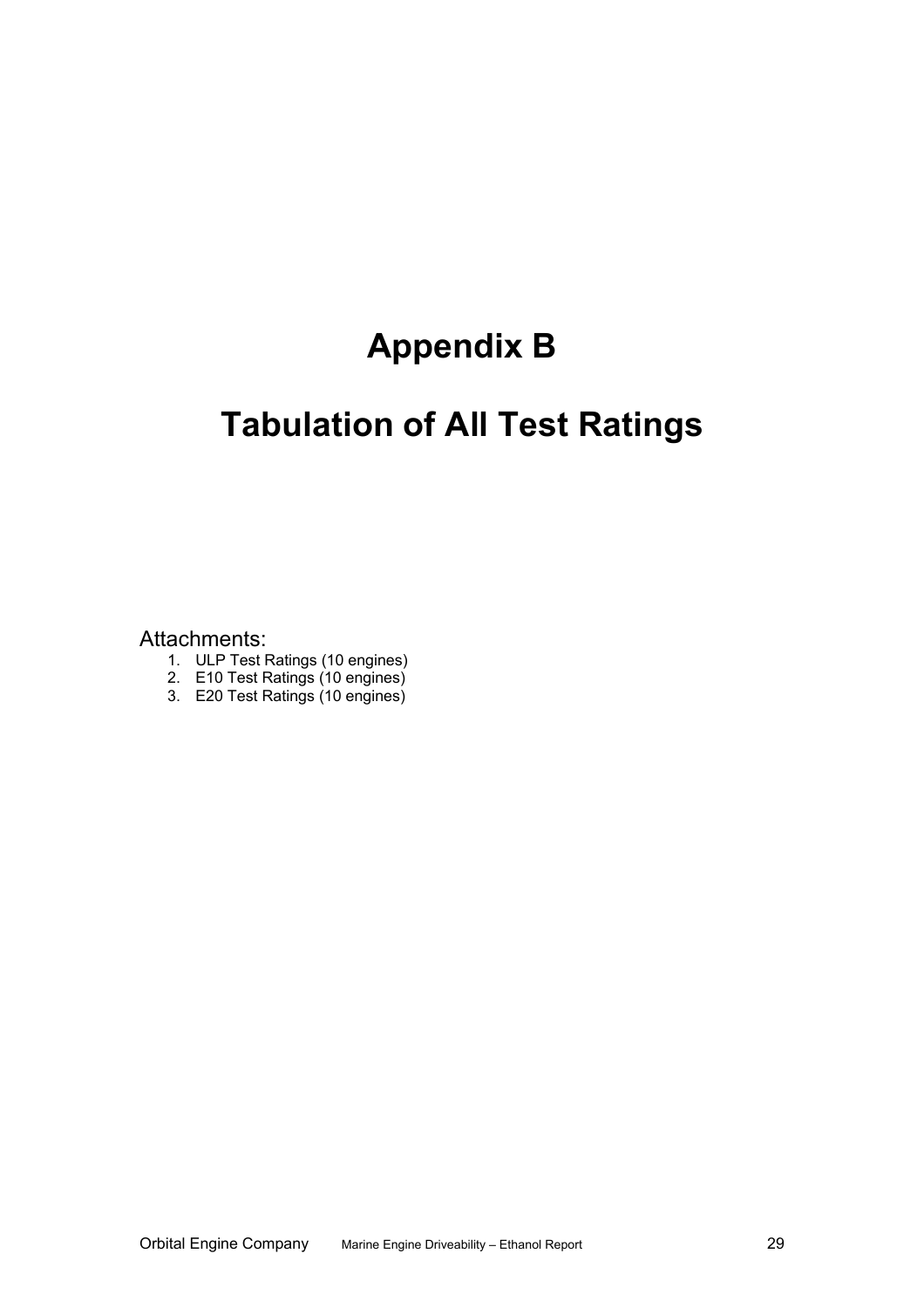| <b>ULP Fuel Tests</b> |                          |                       |                    |           |                       |       |                                            |                                       |                                       |                           |                                        |                 |              |              |                                                           |       |                   |                     |                   |                  |                     |                   |                  |                              |                         |                                  |
|-----------------------|--------------------------|-----------------------|--------------------|-----------|-----------------------|-------|--------------------------------------------|---------------------------------------|---------------------------------------|---------------------------|----------------------------------------|-----------------|--------------|--------------|-----------------------------------------------------------|-------|-------------------|---------------------|-------------------|------------------|---------------------|-------------------|------------------|------------------------------|-------------------------|----------------------------------|
|                       | <b>Performance Tests</b> |                       |                    |           |                       |       |                                            |                                       |                                       |                           | <b>Tank "Run-dry" Simulation</b>       |                 |              |              |                                                           |       |                   |                     |                   |                  | Tank<br>"Run-dry"   |                   |                  |                              |                         |                                  |
| Engine #              | Type<br>Fuel             | Docking / Manoeuvring | Fast Shift         | Vibration | Smoke                 | Noise | ldle                                       | 1450rpm<br>$\circledcirc$<br>Trolling | 1000rpm<br>$\circledcirc$<br>Trolling | Post-Troll Accel (1450rpm | $(1000$ rpm $)$<br>Accel<br>Post-Troll | Steer-Tilt      | Accel (Fast) | Accel (Slow) | (demerit)<br><b>Start1</b>                                | Idle1 | Run1              | (demerit)<br>Start2 | Idle <sub>2</sub> | Run <sub>2</sub> | (demerit)<br>Start3 | Idle <sub>3</sub> | Run <sub>3</sub> | pulls<br>Ħ.<br><b>Start1</b> | pulls<br>Ħ.<br>Start2,  | pulls<br>$\pmb{\ast}$<br>Start3, |
|                       | $4 $ ulp                 | 10.0                  | 10.0               |           | 7.0   8.0             | 7.0   | 8.0                                        | 7.0                                   | 8.0                                   | 8.0                       | $\overline{8.0}$                       | 7.0             | 8.0          | 8.0          | 0.0                                                       |       | 8.0   8.0         |                     | 0.0   8.0         | 8.0              | $\overline{0.0}$    | 8.0               | $\overline{8.0}$ | 1                            |                         |                                  |
|                       | $5 \vert$ ulp            | 10.0                  | 10.0               |           | 8.0 7.0               | 7.0   |                                            | 7.0 8.0                               | 8.0                                   | 8.0                       | 8.0                                    | 8.0             | 8.0          | 8.0          | 0.0                                                       | 8.0   | 8.0               | 0.0                 | 8.0               | 8.0              | 0.0                 | 8.0               | 8.0              | $\mathbf 1$                  |                         |                                  |
|                       | $6 $ ulp                 | 10.0                  | 10.0               |           | 8.0 8.0               | 7.0   | 8.0                                        | 8.0 8.0 8.0                           |                                       |                           |                                        | 8.0   8.0       | 8.0          | 8.0          | 0.0                                                       |       | 8.0   8.0         |                     | 0.0   8.0         | 8.0              |                     | 0.0   8.0         | 8.0              | 1                            |                         |                                  |
|                       | $7 $ ulp                 | 10.0                  | 10.0               |           | 8.0 8.0               | 7.0   |                                            | 8.0   8.0   8.0   8.0                 |                                       |                           |                                        | 8.0 8.0         | 8.0          |              | $8.0$ -2.0                                                |       | 8.0   8.0         | $-1.0$              | 8.0               | 8.0              | $-1.0$              | 7.0               | 8.0              | 3                            | $\overline{\mathbf{c}}$ |                                  |
|                       | $8$ ulp                  | 10.0                  | 10.0               |           | 8.0 8.0               | 7.0   | 8.0                                        | 7.0 8.0                               |                                       | 8.0                       |                                        | 8.0   8.0       | 8.0          | 8.0          | 0.0                                                       |       | 8.0   8.0         | 0.0                 | 8.0               | 8.0              | 0.0                 | 8.0               | 8.0              |                              |                         |                                  |
|                       | $9 $ ulp                 | 10.0                  | 10.0               | 7.0       | 8.0                   | 7.0   | 7.5                                        | 8.0   8.0                             |                                       | 8.0                       | 8.0                                    | 8.0             | 8.0          | 8.0          | 0.0                                                       | 8.0   | 8.0               | 0.0                 | 8.0               | 8.0              | 0.0                 | 8.0               | 8.0              |                              |                         |                                  |
|                       | $10$ ulp                 | 10.0                  | 10.0               |           | 8.0   8.0             | 7.0   |                                            | 8.0 6.0 8.0 8.0                       |                                       |                           |                                        | 8.0 8.0 8.0     |              | 8.0          | 0.0                                                       |       | 8.0 8.0           | 0.0                 | 8.0               | 8.0              | $-1.0$              | 8.0               | 8.0              | 1                            |                         | $\overline{2}$                   |
|                       | $11$ ulp                 | 10.0                  | 10.0               |           | 8.0 8.0 7.0           |       | 8.0                                        | 8.0 8.0 8.0                           |                                       |                           |                                        | 8.0 8.0         | 8.0          | 8.0          | 0.0                                                       |       | 8.0 8.0           | $-1.0$              | 7.0               | 8.0              | 0.0                 | 8.0               | 8.0              |                              | $\overline{2}$          |                                  |
|                       | $12$ ulp                 | 10.0                  | 10.0               |           | 8.0 8.0               | 7.0   | 8.0                                        | 8.0   8.0   8.0                       |                                       |                           |                                        | 8.0   8.0   8.0 |              | 8.0          | 0.0                                                       | 8.0   | 8.0               | 0.0                 | 8.0               | 8.0              | 0.0                 | 8.0               | 8.0              | 1                            |                         |                                  |
|                       | $13$ ulp                 | 10.0                  | $10.0$   8.0   8.0 |           |                       |       | $7.0 8.0 8.0 8.0 8.0 8.0 8.0 8.0 8.0 8.0 $ |                                       |                                       |                           |                                        |                 |              |              |                                                           |       | $0.0$   8.0   8.0 | $-1.0$ 8.0 8.0      |                   |                  |                     | 0.0 8.0           | 8.0              |                              | $\overline{2}$          |                                  |
| Average               |                          | 10.0                  | 10.0               | 7.8       | 7.9                   | 7.0   |                                            | $7.9$ 7.6 8.0 8.0                     |                                       |                           |                                        | 8.0 7.9         | 8.0          |              | $8.0 - 0.2$                                               |       | 8.0 8.0           | $-0.3$              | 7.9               | 8.0              | $-0.2$              | 7.9               | 8.0              | 1.2                          | 1.3 1.2                 |                                  |
| <b>Stdev</b>          |                          | 0.0                   | 0.0                | 0.4       | 0.3                   | 0.0   | 0.3                                        | 0.7                                   | 0.0                                   | 0.0                       | 0.0                                    | 0.3             | 0.0          | 0.0          | 0.6                                                       |       | 0.0 0.0           | 0.5                 | 0.3               | 0.0              | 0.4                 | 0.3               |                  | $0.0$ 0.6 0.5 0.4            |                         |                                  |
| Max                   |                          | 10.0                  | 10.0               |           | 8.0 8.0               | 7.0   | 8.0                                        | 8.0   8.0   8.0                       |                                       |                           |                                        | 8.0   8.0   8.0 |              | 8.0          | 0.0                                                       |       | 8.0   8.0         | 0.0                 | 8.0               | 8.0              |                     | 0.0   8.0         |                  | 8.0 3.0 2.0 2.0              |                         |                                  |
| Min                   |                          | 10.0                  | 10.0               |           | $7.0$   $7.0$   $7.0$ |       |                                            |                                       |                                       |                           |                                        |                 |              |              | 7.0 6.0 8.0 8.0 8.0 7.0 8.0 8.0 -2.0 8.0 8.0 -1.0 7.0 8.0 |       |                   |                     |                   |                  | $-1.0$              |                   |                  | $7.0$ 8.0 1.0 1.0 1.0        |                         |                                  |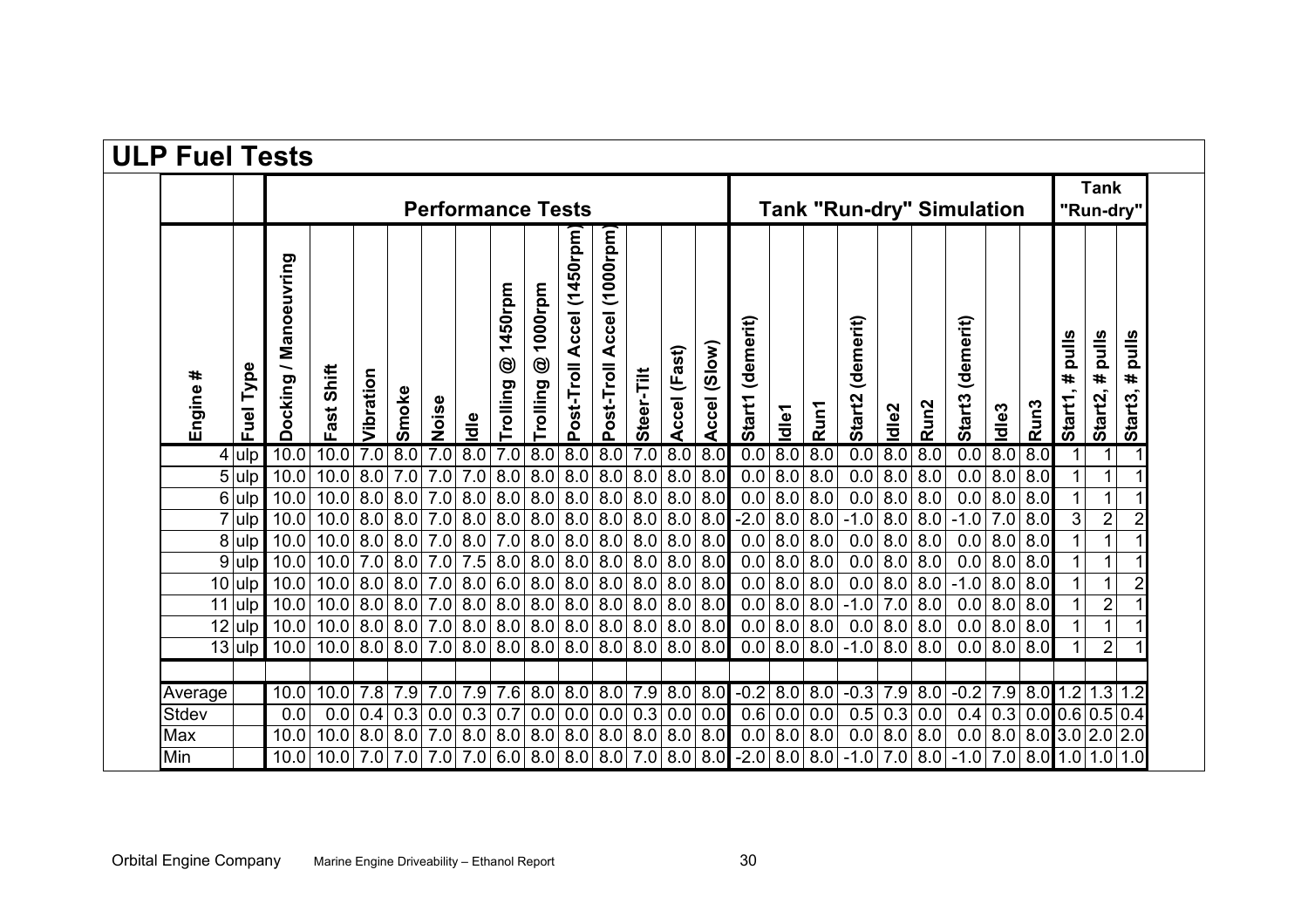|             |              |                       | <b>Performance Tests</b> |           |           |       |                                            |                                       |                                    |                               |                                               |                  |                  |                       |                                                      |       | <b>Tank "Run-dry" Simulation</b> |                     |                       |                  |                                      |                   |                  |                      |                       | <b>Tank</b><br>"Run-dry" |  |  |
|-------------|--------------|-----------------------|--------------------------|-----------|-----------|-------|--------------------------------------------|---------------------------------------|------------------------------------|-------------------------------|-----------------------------------------------|------------------|------------------|-----------------------|------------------------------------------------------|-------|----------------------------------|---------------------|-----------------------|------------------|--------------------------------------|-------------------|------------------|----------------------|-----------------------|--------------------------|--|--|
| #<br>Engine | Type<br>Fuel | Docking / Manoeuvring | Shift<br>ast<br>ய        | Vibration | Smoke     | Noise | ldle                                       | 1450rpm<br>$\circledcirc$<br>Trolling | 1000rpm<br>$\circledS$<br>Trolling | Accel (1450rpm)<br>Post-Troll | $(1000$ rpm $)$<br><b>Accel</b><br>Post-Troll | Steer-Tilt       | ccel (Fast)<br>⋖ | (Slow)<br>Leccel<br>⋖ | Start1 (demerit)                                     | Idle1 | Run1                             | (demerit)<br>Start2 | Idle <sub>2</sub>     | Run <sub>2</sub> | (demerit)<br>Start3                  | Idle <sub>3</sub> | Run <sub>3</sub> | pulls<br>#<br>Start1 | pulls<br>#<br>Start2, | pulls<br>#<br>Start3,    |  |  |
|             | $4$ e10      | 10.0                  | 10.0                     | 7.0       | 8.0       | 7.0   | 7.5                                        | 6.0                                   | 8.0                                |                               | 8.0   8.0                                     | $\overline{7.0}$ | 8.0              | $\overline{8.0}$      | $\overline{0.0}$                                     | 0.8   | 8.0                              | 0.0                 | $\overline{\text{8}}$ | 8.0              | 0.0                                  | $\overline{8.0}$  | 8.0              |                      | 1                     |                          |  |  |
|             | 5 e10        | 10.0                  | 10.0                     | 8.0       | 8.0       | 7.0   | 8.0                                        | 8.0                                   | $7.0\,$                            | 8.0                           | 7.0 8.0                                       |                  | 8.0              | 8.0                   | 0.0                                                  | 8.0   | 8.0                              | 0.0                 | 8.0                   | 8.0              | 0.0                                  | 8.0               | 8.0              |                      | 1                     |                          |  |  |
|             | $6$  e10     | 10.0                  | 10.0                     | 8.0       | 8.0       | 7.0   | 8.0                                        | 8.0                                   | 7.0                                | 8.0                           | 8.0 8.0                                       |                  | 8.0              | 8.0                   | 0.0                                                  | 8.0   | 8.0                              | 0.0                 | 8.0                   | 8.0              | 0.0                                  | 8.0               | 8.0              |                      |                       |                          |  |  |
|             | $7$ e10      | 10.0                  | 10.0                     | 8.0       | 8.0       | 7.0   | 8.0                                        | 8.0                                   | 8.0                                | 8.0                           | 8.0   8.0                                     |                  | 8.0              | 8.0                   | 0.0                                                  | 8.0   | 8.0                              | 0.0                 | 8.0                   | 8.0              | 0.0                                  | 8.0               | 8.0              |                      | 1                     |                          |  |  |
|             | $8$ e10      | 10.0                  | 10.0 8.0                 |           | 8.0       |       | $7.0$ 8.0 8.0                              |                                       | 8.0                                |                               | 8.0   8.0   8.0                               |                  | 8.0              | 8.0                   | $-3.0$                                               | 8.0   | 8.0                              | 0.0 8.0             |                       | 8.0              |                                      | $0.0$ 8.0 8.0     |                  | 4                    |                       |                          |  |  |
|             | $9$ e10      | 10.0                  | 10.0                     | 8.0       | 7.5       | 7.0   | 8.0                                        | 8.0                                   | 8.0                                | 8.0                           | 7.0 8.0                                       |                  | 8.0              | 8.0                   | 0.0                                                  | 8.0   | 8.0                              | 0.0                 | 8.0                   | 8.0              | 0.0                                  | 8.0               | 8.0              |                      | $\mathbf{1}$          |                          |  |  |
|             | $10$ e10     | 10.0                  | 10.0                     | 8.0       | 8.0       | 7.0   | 7.5                                        | 5.0                                   | 8.0                                |                               | $8.0$ 1.0 $8.0$                               |                  | 8.0              | 8.0                   | 0.0                                                  | 8.0   | 8.0                              | 0.0                 | 8.0                   | 8.0              |                                      | 0.0   8.0         | 8.0              |                      |                       |                          |  |  |
|             | $11$ e10     | 10.0                  | 10.0                     | 8.0       | 8.0       | 7.0   | 8.0                                        | 7.0                                   | 8.0                                | 8.0                           | 8.0   8.0                                     |                  |                  | 8.0   8.0             | 0.0                                                  | 8.0   | 8.0                              | 0.0                 | 8.0                   | 8.0              | 0.0                                  |                   | 8.0   8.0        |                      | $\mathbf{1}$          |                          |  |  |
|             | $12$ e10     | 10.0                  | 10.0                     |           | 8.0 8.0   |       | 7.0 8.0 8.0 8.0 7.0 8.0 8.0                |                                       |                                    |                               |                                               |                  |                  | 8.0   8.0             | 0.0                                                  | 8.0   | 8.0                              | 0.0   8.0           |                       | 8.0              | $-1.0$ 8.0 8.0                       |                   |                  |                      | $\mathbf{1}$          |                          |  |  |
|             | $13$ e10     | 10.0                  | 10.0 8.0 8.0             |           |           |       | $7.0 8.0 8.0 8.0 8.0 8.0 8.0 8.0 8.0 8.0 $ |                                       |                                    |                               |                                               |                  |                  |                       | 0.0                                                  |       | 8.0   8.0                        | $0.0$ 8.0 8.0       |                       |                  |                                      | $0.0$ 8.0 8.0     |                  |                      | 1                     |                          |  |  |
| Average     |              | 10.0                  | 10.0                     |           | 7.9 8.0   |       | $7.0$ 7.9 $7.4$                            |                                       |                                    |                               | $7.8$ 7.9 $7.1$ 7.9                           |                  |                  |                       | $ 8.0 8.0 $ -0.3                                     |       | $\overline{8.0}$   8.0           | $0.0$ 8.0 8.0       |                       |                  | $-0.1$                               |                   | 8.0 8.0          | 1.3                  | 1.0                   | 1.1                      |  |  |
| Stdev       |              | 0.0                   | 0.0                      | 0.3       | 0.2       | 0.0   | 0.2                                        | 1.1                                   | 0.4                                | 0.3                           | 2.2                                           | 0.3              | 0.0              | 0.0                   | 0.9                                                  | 0.0   | 0.0                              | 0.0                 | 0.0                   | 0.0              | 0.3                                  | 0.0               | 0.0              | 0.9                  | 0.0                   | 0.3                      |  |  |
| Max         |              | 10.0                  | 10.0                     |           | 8.0   8.0 |       | $7.0$ 8.0 8.0                              |                                       | 8.0                                |                               | 8.0 8.0 8.0 8.0 8.0                           |                  |                  |                       | 0.0                                                  | 8.0   | 8.0                              | 0.0                 | 8.0                   | 8.0              |                                      |                   | $0.0$ 8.0 8.0    | 4.0                  | 1.0                   | 2.0                      |  |  |
| Min         |              | 10.0                  | $10.0$ 7.0 7.5           |           |           |       |                                            |                                       |                                    |                               |                                               |                  |                  |                       | $ 7.0 7.5 5.0 7.0 7.0 1.0 7.0 8.0 8.0 $ -3.0 8.0 8.0 |       |                                  |                     |                       |                  | $0.0   8.0   8.0   -1.0   8.0   8.0$ |                   |                  | 1.0                  | 1.0                   | 1.0                      |  |  |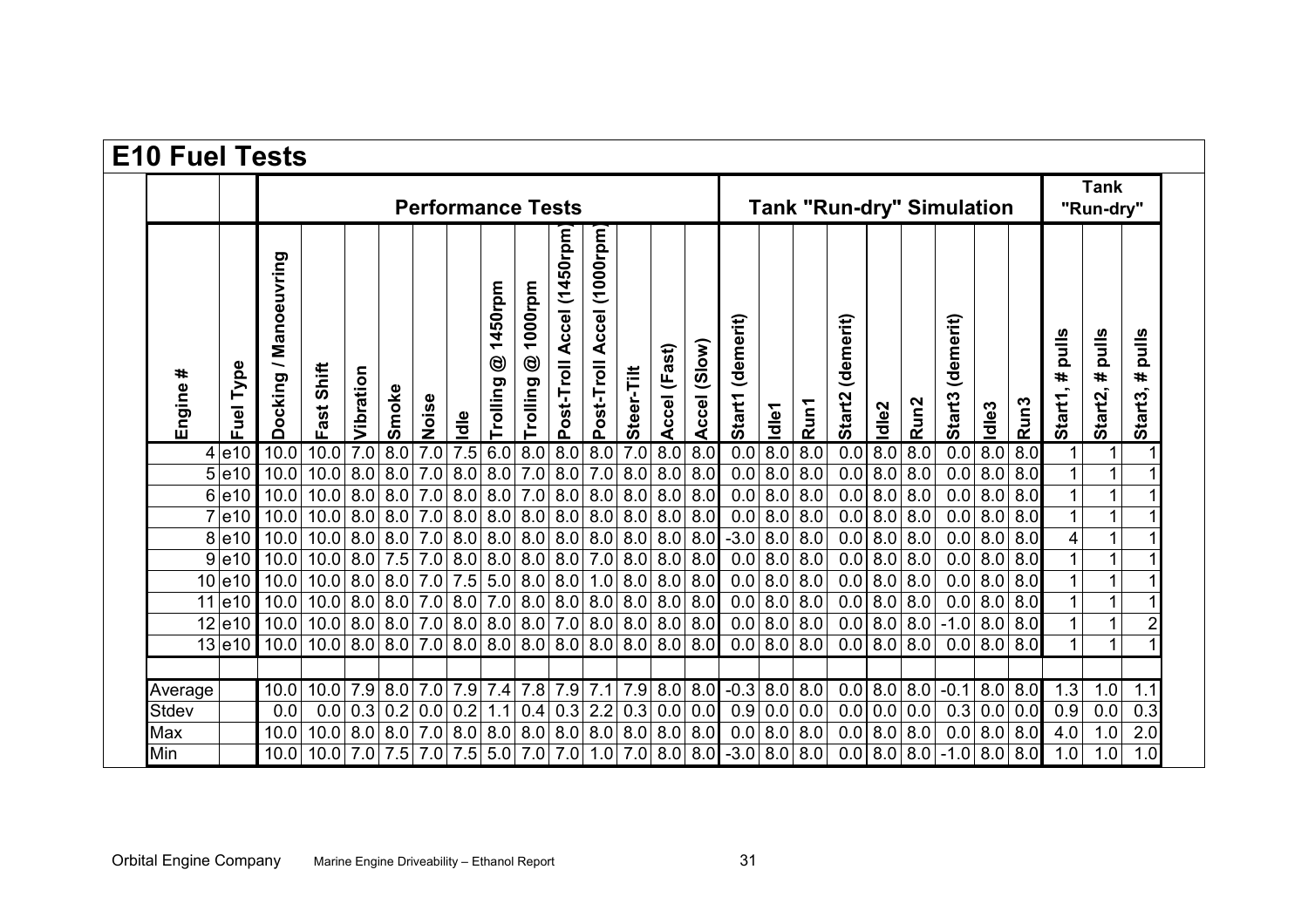| <b>E20 Fuel Tests</b> |              |                          |                                                         |             |           |                        |            |                          |                                    |                               |                                        |                      |               |                                  |                                                                                |                   |            |                     |                   |                  |                     |                   |                  |                          |                       |                                                                   |
|-----------------------|--------------|--------------------------|---------------------------------------------------------|-------------|-----------|------------------------|------------|--------------------------|------------------------------------|-------------------------------|----------------------------------------|----------------------|---------------|----------------------------------|--------------------------------------------------------------------------------|-------------------|------------|---------------------|-------------------|------------------|---------------------|-------------------|------------------|--------------------------|-----------------------|-------------------------------------------------------------------|
|                       |              | <b>Performance Tests</b> |                                                         |             |           |                        |            |                          |                                    |                               |                                        |                      |               | <b>Tank "Run-dry" Simulation</b> |                                                                                |                   |            |                     |                   |                  |                     |                   |                  | <b>Tank</b><br>"Run-dry" |                       |                                                                   |
| ∗<br>Engine           | Type<br>Fuel | Manoeuvring<br>Docking/  | Shift<br>Fast                                           | Vibration   | Smoke     | Noise                  | ldle       | 1450rpm<br>☺<br>Trolling | 1000rpm<br>$\circledS$<br>Trolling | Accel (1450rpm)<br>Post-Troll | $(1000$ rpm $)$<br>Accel<br>Post-Troll | Steer-Tilt           | Accel (Fast)  | Accel (Slow)                     | (demerit)<br><b>Start1</b>                                                     | Idle1             | Run1       | (demerit)<br>Start2 | Idle <sub>2</sub> | Run <sub>2</sub> | (demerit)<br>Start3 | Idle <sub>3</sub> | Run <sub>3</sub> | pulls<br>#<br>Start1,    | pulls<br>#<br>Start2, | <b>S</b><br>$\ddot{\bar{\mathbf{z}}}$<br>$\Omega$<br>#<br>Start3, |
|                       | 4 e20        | 10.0                     | 8.0                                                     | 7.0         |           | 8.0 7.0                | 8.0        | 5.0   8.0                |                                    | $\overline{8.0}$              | $\overline{8.0}$                       | 7.0                  | 0.8           | 8.0                              | 0.0                                                                            | 0.8               | 8.0        | 0.0                 | 8.0               | 8.0              | 0.0                 | 8.0               | 7.0              |                          |                       |                                                                   |
|                       | $5$ e20      | 10.0                     | 10.0                                                    | 8.0         | 8.0 7.0   |                        | 8.0        | 5.0   8.0                |                                    | 8.0                           |                                        | $7.0$ 7.0            | 8.0           | 8.0                              | 0.0                                                                            | 8.0               | 8.0        | 0.0                 | 8.0               | 8.0              | 0.0                 | 8.0               | 8.0              |                          |                       |                                                                   |
| 6                     | e20          | 10.0                     | 10.0                                                    | 8.0         | 8.0 7.0   |                        | 7.0        | 8.0   8.0                |                                    | 8.0                           |                                        | 1.0 8.0              | 8.0           | 8.0                              | 0.0                                                                            | 8.0               | 8.0        | 0.0                 | 8.0               | 8.0              | 0.0                 | 8.0               | 8.0              |                          |                       |                                                                   |
|                       | e20          | 10.0                     | 10.0                                                    | 8.0         | $8.0$ 7.0 |                        | 8.0        | 8.0   8.0                |                                    | 1.0                           |                                        | 8.0   8.0            | 8.0           | 8.0                              | $-1.0$                                                                         | 8.0               | 8.0        | $-2.0$              | 8.0               | 8.0              | $-3.0$              | 8.0               | 8.0              | $\overline{2}$           | 3                     |                                                                   |
| 8                     | e20          | 10.0                     | 10.0                                                    | 8.0         | $8.0$ 7.0 |                        | 8.0        | 8.0   8.0                |                                    | 8.0                           |                                        | 1.0 8.0              | 8.0           | 8.0                              | $-1.0$                                                                         | 8.0               | 8.0        | 0.0                 | 8.0               | 8.0              | 0.0                 | 8.0               | 8.0              | $\overline{2}$           |                       |                                                                   |
| 9                     | e20          | 10.0                     | 10.0                                                    | 8.0         |           | $8.0$ 7.0              | 8.0        | 7.5                      | 8.0                                | 8.0                           | 8.0                                    | 8.0                  | 8.0           | 8.0                              | 0.0                                                                            | 8.0               | 8.0        | 0.0                 | 8.0               | 8.0              | 0.0                 | 8.0               | 8.0              |                          |                       |                                                                   |
| 10<br>11              | e20          | 10.0                     | 10.0 8.0                                                |             | 8.0 7.0   |                        | 2.0        | $3.0$ 2.0                |                                    | 8.0                           |                                        | 1.0 8.0              |               | 3.0 6.0                          | 0.0                                                                            | 8.0               | 8.0        | 0.0                 | 8.0               | 8.0              | 0.0                 | 8.0               | 8.0              |                          | $\overline{2}$        |                                                                   |
| 12                    | e20<br> e20  | 10.0<br>10.0             | 10.0<br>10.0 8.0                                        | 8.0         | $8.0$ 7.0 | $\overline{8.0}$   7.0 | 8.0<br>8.0 | 6.0   8.0<br>7.0 8.0     |                                    | 8.0<br>8.0                    |                                        | 8.0   8.0<br>8.0 8.0 | 8.0<br>8.0    | 8.0<br>8.0                       | 0.0<br>0.0                                                                     | 8.0<br>8.0        | 8.0<br>8.0 | $-1.0$<br>0.0       | 8.0<br>8.0        | 8.0<br>8.0       | 0.0<br>0.0          | 8.0<br>8.0        | 8.0<br>8.0       |                          |                       |                                                                   |
|                       | $13$ e20     | 10.0                     | $10.0 8.0 8.0 7.0 8.0 8.0 8.0 8.0 8.0 8.0 8.0 8.0 8.0 $ |             |           |                        |            |                          |                                    |                               |                                        |                      |               |                                  |                                                                                | $0.0$   8.0   8.0 |            | 0.0                 | 8.0 8.0           |                  |                     | $0.0$ 8.0 8.0     |                  |                          |                       |                                                                   |
|                       |              |                          |                                                         |             |           |                        |            |                          |                                    |                               |                                        |                      |               |                                  |                                                                                |                   |            |                     |                   |                  |                     |                   |                  |                          |                       |                                                                   |
| Average               |              | 10.0                     | 9.8                                                     | 7.9         |           | 8.0 7.0                | 7.3        |                          |                                    | $6.6$ 7.4 7.3                 |                                        |                      | $5.8$ 7.8 7.5 | 7.8                              | $-0.2$ 8.0                                                                     |                   | 8.0        | $-0.3$              | 8.0   8.0         |                  | $-0.3$ 8.0 $7.9$    |                   |                  | 1.2                      | 1.3                   | 1.3                                                               |
| <b>Stdev</b>          |              | 0.0                      | 0.6                                                     | 0.3         | 0.0       | 0.0                    | 1.9        | 1.7                      | 1.9                                | 2.2                           | 3.3                                    | 0.4                  | 1.6           | 0.6                              | 0.4                                                                            | 0.0               | 0.0        | 0.7                 | 0.0               | 0.0              | 0.9                 | 0.0               | 0.3              | 0.4                      | 0.7                   | 0.9                                                               |
| Max                   |              | 10.0                     | 10.0 8.0                                                |             |           | 8.0 7.0                | 8.0        | 8.0   8.0                |                                    |                               |                                        | 8.0   8.0   8.0      | 8.0           | 8.0                              | 0.0                                                                            | 8.0 8.0           |            | 0.0                 | 8.0               | 8.0              | 0.0                 | 8.0               | 8.0              | 2.0                      | 3.0                   | 4.0                                                               |
| Min                   |              | 10.0                     |                                                         | $8.0$   7.0 |           |                        |            |                          |                                    |                               |                                        |                      |               |                                  | $8.0$   7.0   2.0   3.0   2.0   1.0   1.0   7.0   3.0   6.0   -1.0   8.0   8.0 |                   |            | $-2.0$              |                   | 8.0 8.0          | $-3.0$ 8.0 7.0      |                   |                  | 1.0                      | 1.0                   | 1.0 <sub>l</sub>                                                  |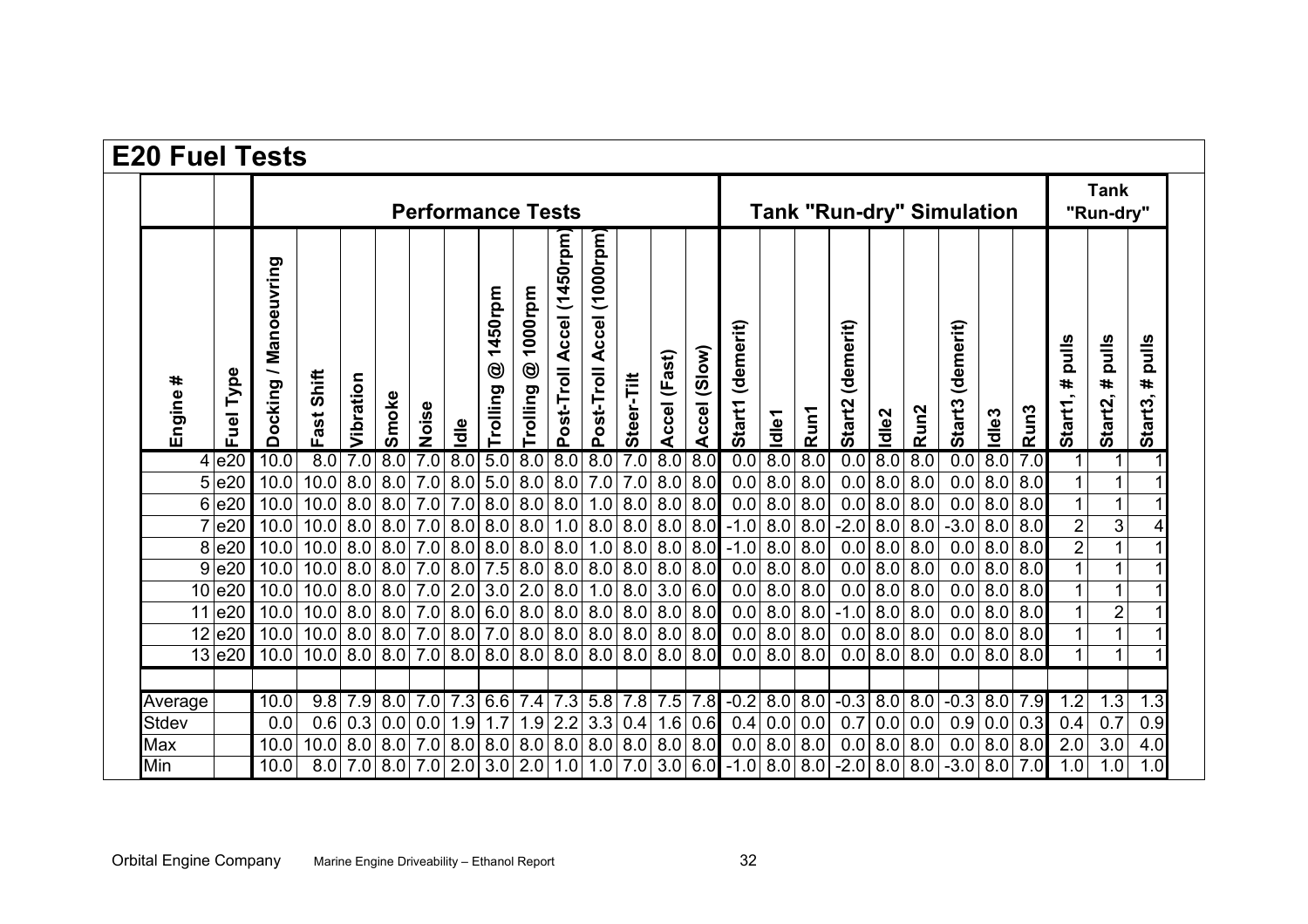# **Appendix C**

# **Perth Weather and Water Conditions on various Test Days**

Attachments:

- 1. Daytime Air Temperature and Pressure Data
- 2. Typical Wind Conditions (Melville Water data used)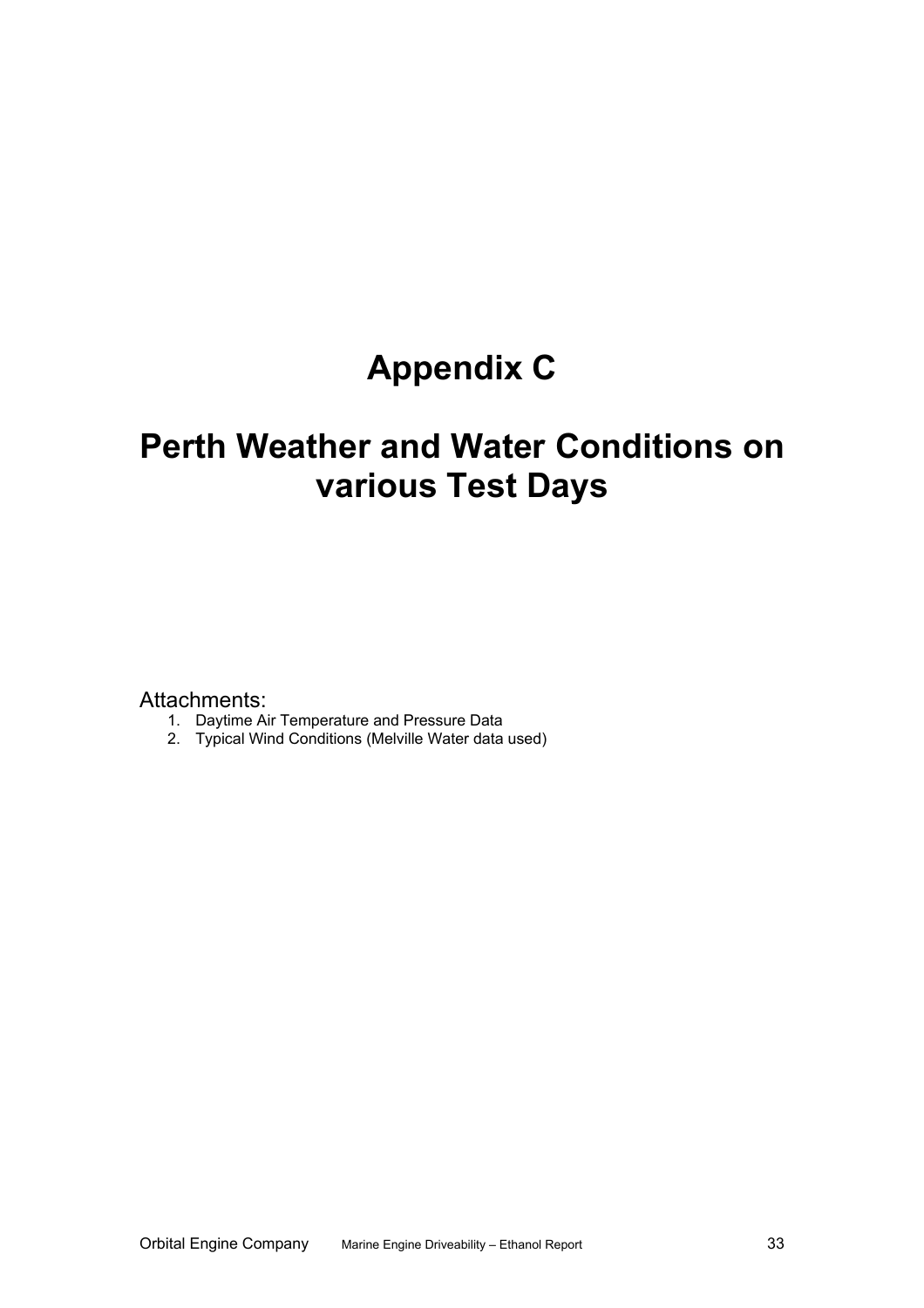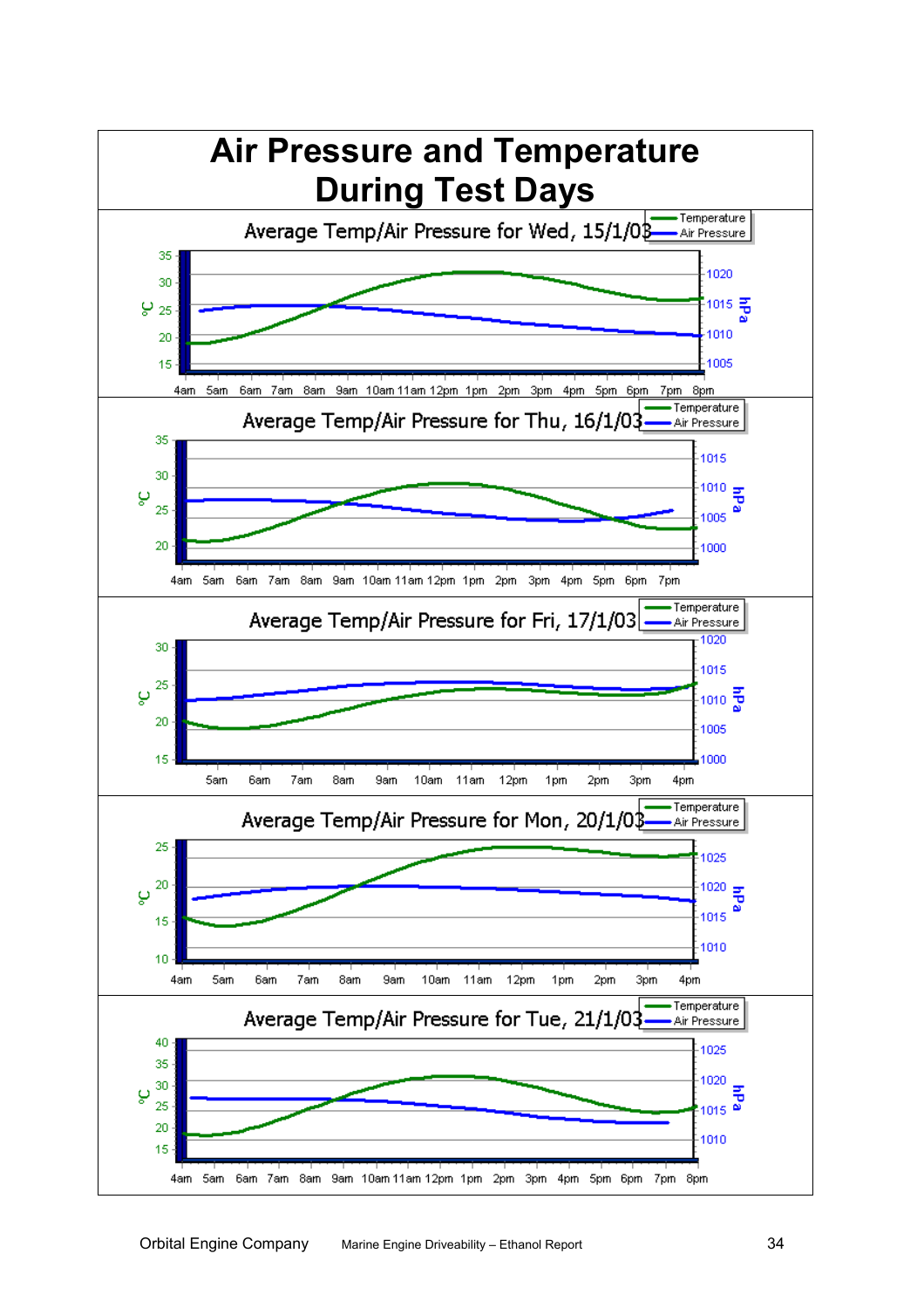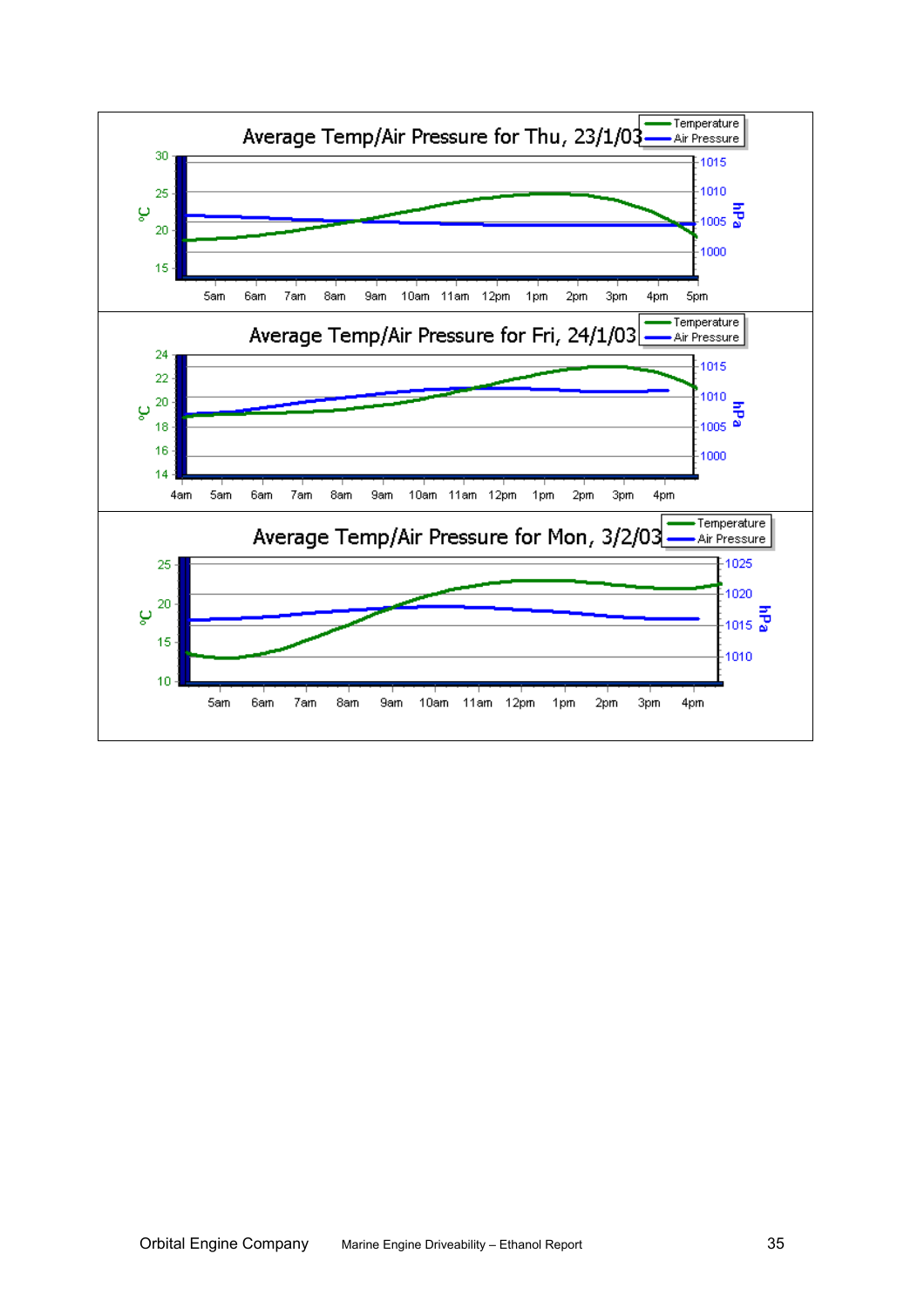